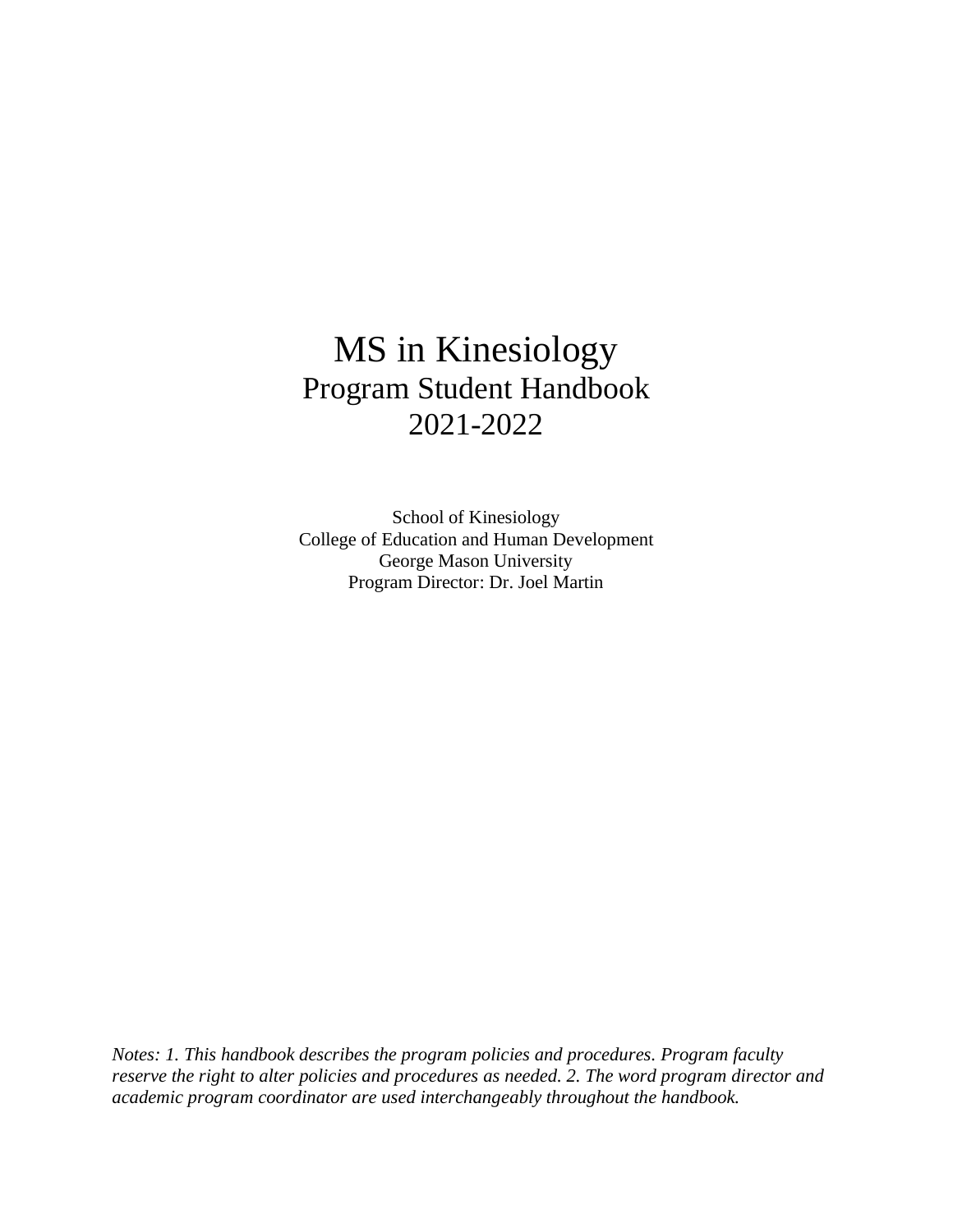# TABLE OF CONTENTS

| 1.  |  |
|-----|--|
| 2.  |  |
| 3.  |  |
| 4.  |  |
| 5.  |  |
| 6.  |  |
| 7.  |  |
| 8.  |  |
| 9.  |  |
| 10. |  |
| 11. |  |
| 13. |  |
| 14. |  |
| 15. |  |
| 16. |  |
| 17. |  |
| 18. |  |
| 19. |  |
| 20. |  |
| 21. |  |
| 22. |  |
| 23. |  |
| 24  |  |
| 25. |  |
| 26. |  |
| 27. |  |
| 28. |  |
| 29. |  |
| 30. |  |
| 31. |  |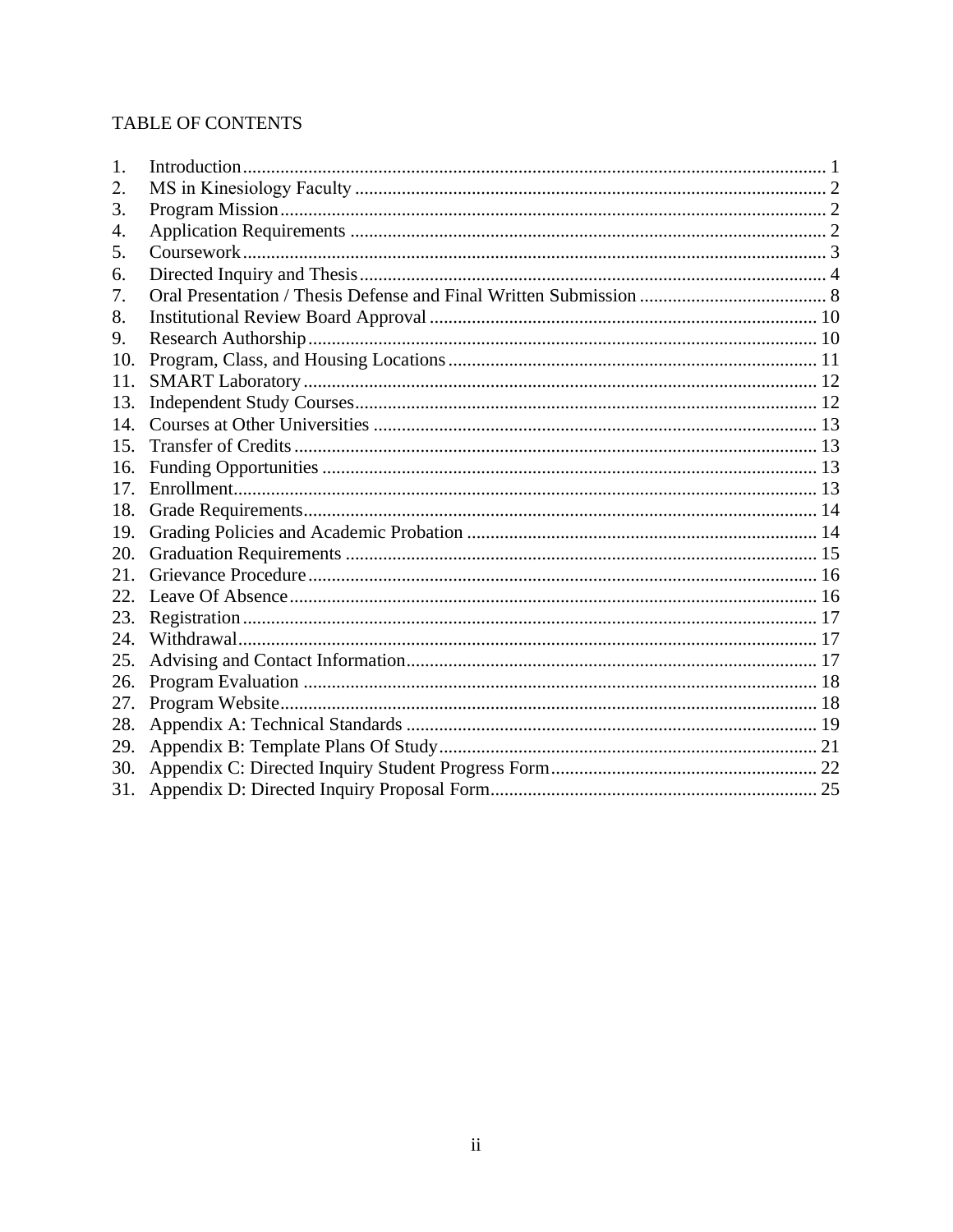#### <span id="page-2-0"></span>**1. Introduction**

Welcome to George Mason University and the MS in Kinesiology (KINE) degree program! The purpose of the proposed MS in Kinesiology is to provide students an evidence-based approach to the study of Kinesiology in order to address the physical activity related needs of Virginia and the nation. The proposed degree program will emphasize an advanced understanding of scientific evidence and research methods to address physical activity related aspects of general well-being, chronic disease, and human performance. Students will learn the physiological effects of exercise and how to assess human movement using quantitative technology. Students will gain advanced knowledge in the scientific theory of kinesiology. Students will learn to develop individualized exercise programs to address the needs of individuals ranging from chronically diseased to elite athletes. Students will learn how to become data scientists who collect, analyze, interpret and present data regarding human movement. The proposed degree program will emphasize an evidence-based approach and provide experiences to produce graduates who are movement and exercise specialists. Graduates will be able to conduct movement assessments using state of the art technology. Graduates will be prepared for positions within industry and organizations (profit and non-profit) focused on improving the quality of physical activity and the performance of individuals at all ability levels across the lifespan.

The MS in KINE is a research degree with emphasis on practical application of content in the field of Kinesiology. You will be intellectually challenged and required to explore your academic area of interest in depth. The program utilizes classroom, experiential and independent learning formats. The MS degree is, and should be, a rigorous program that facilities obtaining advanced knowledge, critical thinking skills and at times will require you to be outside of your comfort zone in order to spur your intellectual growth.

As a graduate student you will be accountable to: 1) George Mason Graduate Student and 2) the MS in KINE program policies and procedures. You, and only you, are accountable for ensuring that you meet the MS guidelines. The handbook clearly outlines many of the questions you may have about graduate study in the MS in KINE program. When you have questions first read the handbook. If you do not find the answer then you should inquire with the program director. As some situations are handled on a case by case basis you should not consult with other students or faculty. Again, read the handbook and ask the program director for guidance when needed. Requests should be put in writing to the program director. These requests will then be answered in writing to the student. Students should note that the handbook may be modified from when they originally enter the program. Students are always responsible for following the most current version of the handbook. When the handbook is modified it will be provided electronically to all students in the MS in KINE program.

Good luck with your graduate studies and scholarly endeavors. The faculty and administrative support are committed to facilitating your efforts as you pursue an MS in KINE at George Mason University.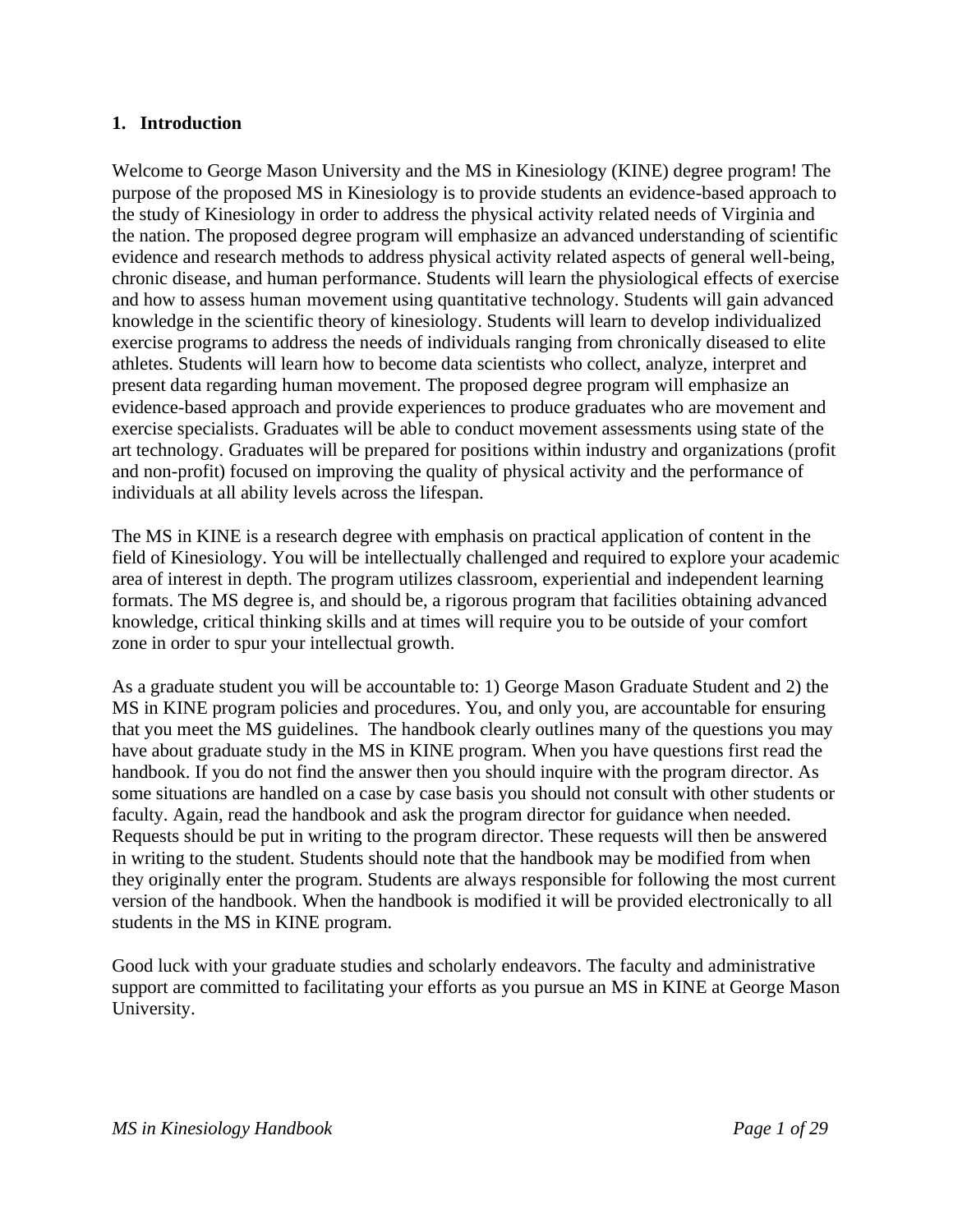#### <span id="page-3-0"></span>**2. MS in Kinesiology Faculty**

The following faculty are the primarily affiliated with the MS in Kinesiology program: Dr. Joel Martin, Academic Program Coordinator Dr. Jatin Ambegaonkar Dr. Shane Caswell Dr. Nelson Cortes Dr. Charlie Robison Dr. Marcie Fyock-Martin Dr. Eddo Oladipo Dr. Debra Stroiney

These additional faculty are affiliated with the School of Kinesiology. Dr. Matt Andre Dr. Amanda Caswell Dr. Margaret Jones Dr. Candace Lacayo Dr. Jacqueline McDowell

#### <span id="page-3-1"></span>**3. Program Mission**

The mission of the MS in Kinesiology is to prepare students who are able to improve the health and well-being of individuals of diverse backgrounds and ability levels throughout the life span. The program provides an innovative curriculum that prepares students to become future leaders in the field of Kinesiology. Students will be able to make evidence-based decisions based on the scientific literature and an advanced understanding of scientific principles. Our graduates are human movement specialists and data scientists capable of addressing complex physical activity related issues.

#### <span id="page-3-2"></span>**4. Application Requirements**

All students will be required to complete the graduate admission requirements of the University.

- Completed online Application for Graduate Study.
- Nonrefundable application fee.
- An earned baccalaureate and/or graduate degree from a regionally accredited institution of higher education, or international equivalent, with verified official transcripts**.**
- A minimum 3.00 GPA on a 4.00 scale in baccalaureate study**.**
- Two official transcripts from all institutions attended for each program applied to unless the programs are in the same college or school.
- Goals statement.
- Two letters of recommendation as required by the program.
- Application for Virginia In-State Tuition Rates, if claiming entitlement to these rates.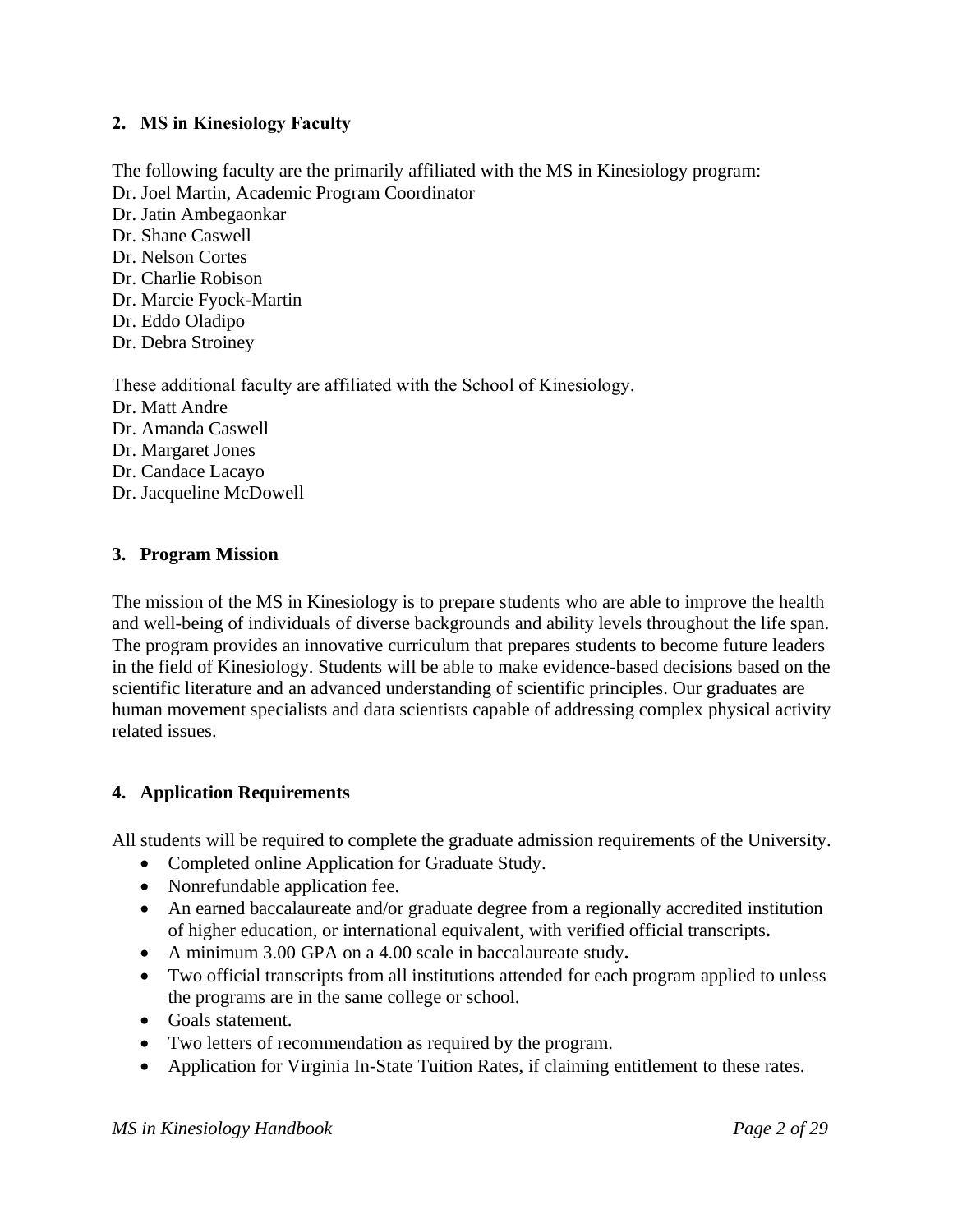Applicants who have not earned a baccalaureate degree in the U.S. must submit:

- Official English translations of all diplomas, certificates, and transcripts that are not already in English. Also, documents from foreign institutions must meet the university's guidelines for international transcript submission.
- Proof of English proficiency: either the Test of English as a Foreign Language (TOEFL), the International English Language Testing System (IELTS) academic exam, or the Pearson Tests of English (PTE) meeting the minimum requirements:
- TOEFL: 88 points total and a minimum of 20 points in each section
- IELTS: 6.5 total band score
- PTE: 59 overall score.

In addition, the School of Kinesiology will require applicants to the proposed MS degree program in Kinesiology to fulfill the following requirements:

- Goals statement must cover the following: academic and occupational background, the development of student's interest in Kinesiology, reasons for wanting to enter the master's program, career objective(s).
- Selected applicants will interview with the Academic Program Coordinator or designee.

With program director approval, up to 12 credits of graduate-level coursework may be transferred from George Mason University non-degree status or from another accredited institution. Transfer credit may not apply to core courses. Credits must be less than six years old from the time of admission, and graded B (3.0) or better. Credits applied to a degree previously earned at Mason or at another institution may not be transferred.

At the start of the first semester students must sign and return a technical standards form to the program director. See Appendix A for the technical standards form.

#### <span id="page-4-0"></span>5. **Coursework**

All MS in KINE students are required to complete the core courses outlined below. Students must also complete a capstone thesis or directed inquiry project.

#### **Core Courses: 18 credits**

KINE 600: Scientific Foundations of Kinesiology (3 credits) KINE 601: Advanced Exercise Physiology (3 credits) KINE 602: Movement and Fitness Assessment (3 credits) KINE 605: Research Methods in Kinesiology (3 credits) KINE 615: Advanced Technology to Measure Human Movement (3 credits)

Capstone Course KINE 798: Directed Inquiry (3 credits)\* or KINE 799: Thesis (3 credits)

#### **Restricted Electives: 12-18 credits**

Students will select from a prescribed list of courses. All students must take at least one course from the following courses. Students may also take two courses of general electives.

*MS in Kinesiology Handbook Page 3 of 29*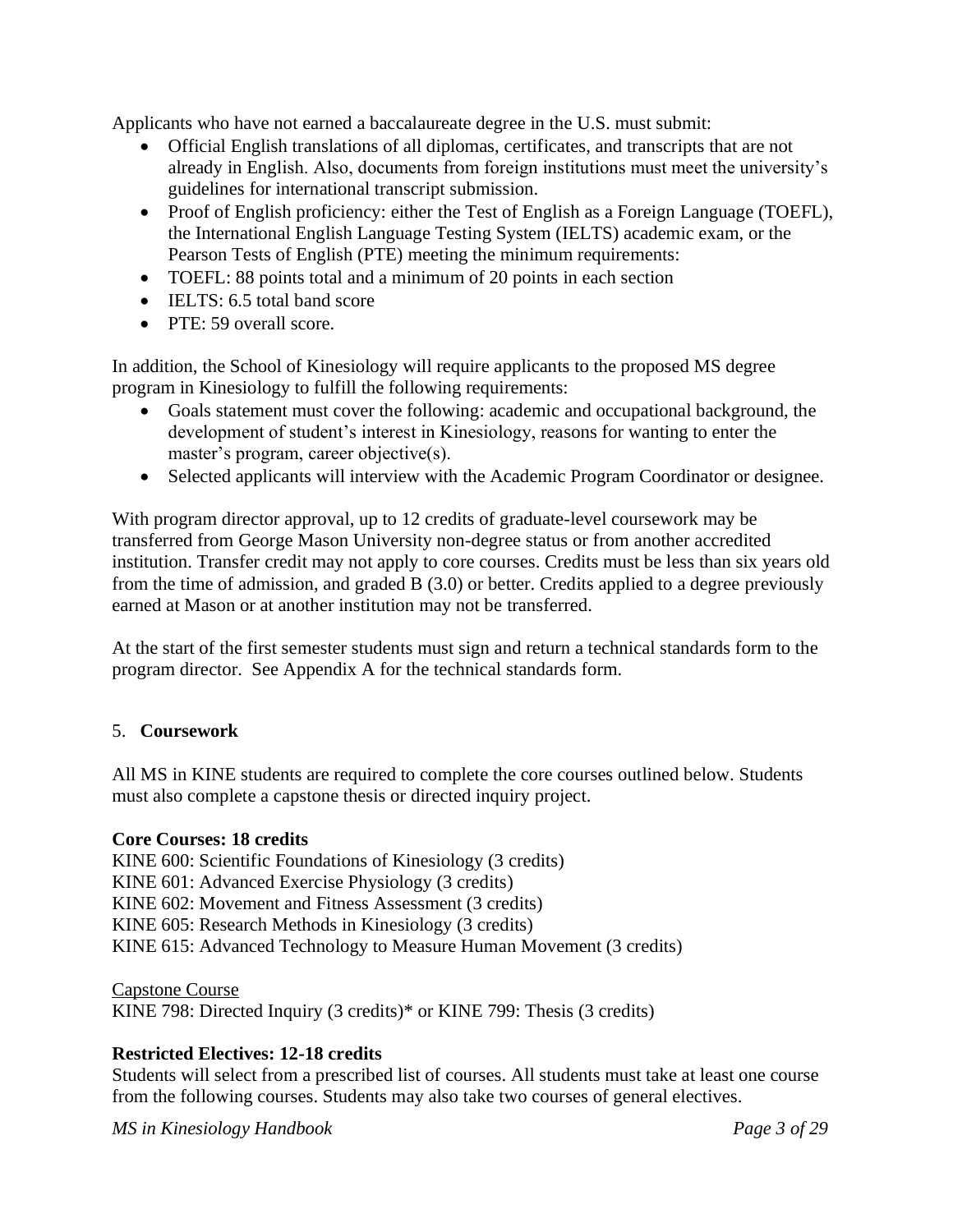ATEP 510: Advanced Functional Anatomy (3 credits) KINE 500: Special Topics in Kinesiology (3 credits) KINE 501: Independent Study (3 credits) KINE 506: Exercise Psychology (3 credits) KINE 610: Corrective and Preventative Exercise Techniques (3 credits) KINE 603: Applied Biomechanics (3 credits) KINE 604: Motor Control and Learning (3 credits) KINE 606: Applied Exercise and Sport Nutrition (3 credits) KINE 607: Exercise Programming: Movement Selection and Progression (3 credits) KINE 608: Data Science in Kinesiology (3 credits) KINE 609: Applied Strength and Conditioning Programming (3 credits)

#### **Electives: 6 credits**

With permission of an academic advisor, students may take 6 credits of other related coursework offered at the University.

#### **Total: 36 credit hours**

Overall the students will complete a minimum of 36 credits whether they take KINE 798 or KINE 799,

See Appendix B for Template Plans of Study.

#### <span id="page-5-0"></span>**6. Directed Inquiry and Thesis**

#### Description of Directed Inquiry Option

Students must complete an evidence-based practice project that demonstrates the ability to utilize an evidence-based approach in a professional practice setting. The scope of the project must fall within one of the areas of faculty expertise within the School of Kinesiology and the scope of the field of Kinesiology. This includes, but is not limited to, biomechanics, exercise physiology, strength and conditioning, exercise science, and sports medicine. Students must demonstrate the ability to apply content covered in core coursework to address a problem in the field of Kinesiology under the direction of their committee. Students may register for the directed inquiry capstone course only after approval of from their committee and have completed at least 27 credits of the program. In consultation with the Academic Program Coordinator (APC), students select: 1) at least 1 faculty member affiliated with the MS in Kinesiology program and 2) at least 1 other individual with an MS or higher degree in a field related to Kinesiology to form a directed inquiry committee. A maximum of 3 individuals can serve on the committee. As the directed inquiry is a blend of academic coursework and advising, not research per se, the committee chair should be a faculty member affiliated with the School of Kinesiology and the MS in Kinesiology degree program. Once the committee is formed the student will enroll in KINE 501 (3 credits) to receive mentoring and work on developing a proposal. A proposal will be made to the committee prior to enrolling in the directed inquiry course (KINE 798) as to the scope of the evidence-based practice project. Students will be evaluated by the committee and allowed to proceed with enrolling in KINE 798 or revise the proposal. A final manuscript and

*MS in Kinesiology Handbook Page 4 of 29*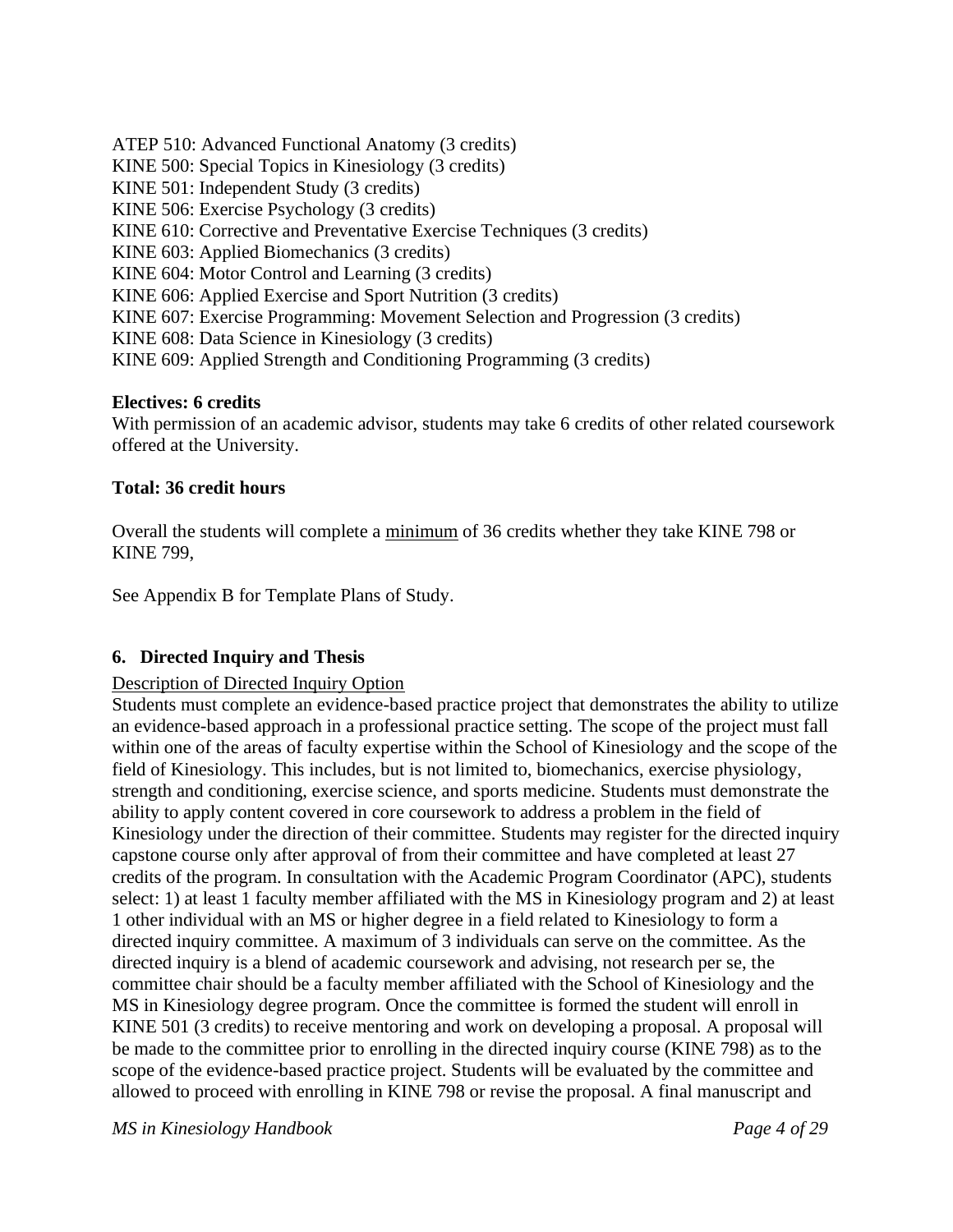oral presentation will be required before a final grade is granted. Grades will be based on a pass/fail basis. If a student fails, the student will be allowed to retake the course. A second failure will result in dismissal from the degree program.

*For committees consisting of only 2 members or committees with only 1 MS in Kinesiology affiliated faculty member the committee chair will hold the majority (51% vote) regarding 1) whether the proposal is acceptable and 2) final grade for the directed inquiry.*

#### Description of Thesis Option

Students must conduct a research study incorporating an original design to test a theory, resulting in a final written thesis. The topic must fall within one of the areas of faculty expertise within the School of Kinesiology and the scope of the field of Kinesiology. This includes, but is not limited to, biomechanics, exercise physiology, strength and conditioning, exercise science, and sports medicine. Students may register for the thesis only with approval from their advisor and after they have completed at least 18 credits of the program. In the Thesis Option, students complete KINE 501 (3 credits) and KINE 799 (3 credits). In consultation with the Academic Program Coordinator, students select at least three faculty members to form a thesis committee. It is the responsibility of the student to form a thesis committee. The committee must be formed at least 6 months before the desired graduation. The thesis chair and at least one of the other committee members should be faculty in the School of Kinesiology with similar research interests as the area of study. Students must develop a proposal and have it approved by their committee and by the appropriate University committees, such as the Human Subjects Review Board, before undertaking the project. Students may not register for thesis credit until the student's thesis committee and the KINE APC have approved a proposal. Once the committee approves the proposal, students register for thesis credit and conduct their research projects. Students must demonstrate competence in independent research and contribute knowledge to the field of kinesiology. A final public oral defense will be given to the student's thesis committee members. The defense will cover the thesis and knowledge of areas related to the student's specialization. The thesis manuscript will be required to follow guidelines and deadlines set forth by George Mason University. If a student fails, the student will be allowed to retake the course. A second failure will result in dismissal from the degree program.

All students must satisfactorily complete a Directed Inquiry or Thesis. This work must clearly demonstrate the students' abilities to apply evidence-based Kinesiology principles. It must integrate knowledge of various disciplines with knowledge of relevant educational practice and theory. If there are questions about either capstone option, which are not answered in the handbook, these should be directed to the APC.

#### *What distinguishes a directed inquiry from a thesis?*

A directed inquiry is coursework that allows students to develop a specific set of knowledge, skills and abilities for a certain professional career under the advisement of a faculty member. The directed inquiry is not necessarily focused on conducting research whereas a thesis is research-focused. In the thesis students are expected to demonstrate the ability to conduct a primary study to address a specific research question.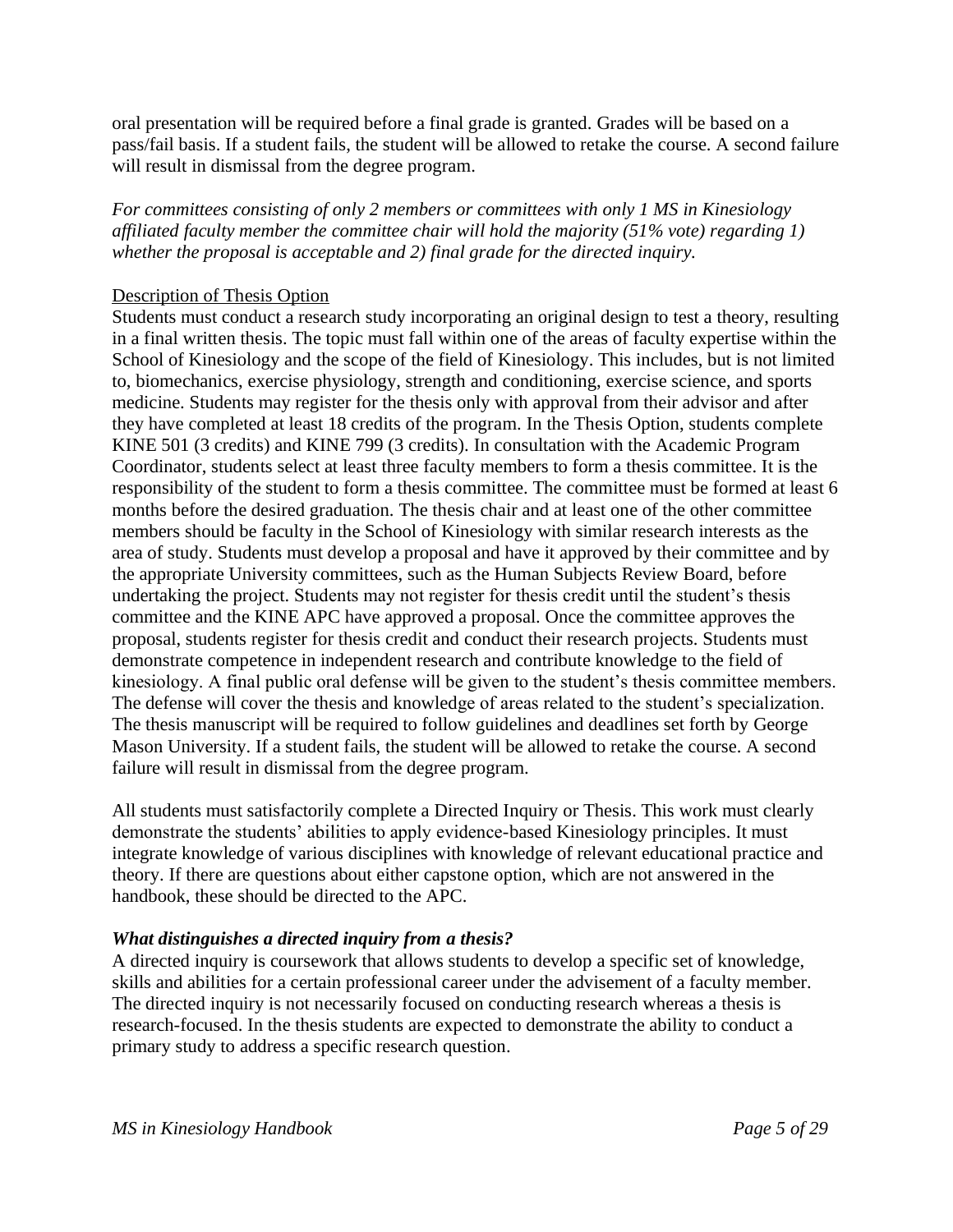# **Directed Inquiry Requirements**

To be acceptable, the Directed Inquiry must:

- Address a clearly identified need or address an important issue as derived from the testimony of experts, analysis of research, projection of trends, and other accepted sources;
- Be clearly in the Kinesiology field;
- Demonstrate the ability to apply knowledge, skill and ability acquired in coursework to address a physical activity issue in a professional or research setting;
- Emphasize an evidence-based approach to address a physical activity related issue;
- Prepare the student for a specific career in the field of Kinesiology.
- Approved by a committee of MS in Kinesiology faculty.

#### **Thesis Requirements**

To be acceptable, the Directed Inquiry or Thesis must:

- Address a clearly identified need or address an important issue as derived from the testimony of experts, analysis of research, projection of trends, and other accepted sources;
- Be clearly in the Kinesiology field
- Be scholarly it should be grounded in critically evaluated research and theory presented in a form consistent with the highest standards of organization and writing or other appropriate form of communication;
- Demonstrate that the student's work has potential to benefit the Kinesiology field
- Approved by a committee of MS in Kinesiology faculty.

#### **General Committee Guidelines for Directed Inquiry and Thesis**

All students' capstone course will be conducted under the supervision of the student's committee or advisors in the following order:

- 1. The APC will work with the student and the KINE faculty to create students' committee.
- 2. Once the APC and student have tentatively decided the faculty committee members, students should formally meet and request the faculty to serve as advisor(s) via email and cc the APC on this email. A committee chair should be designated.
- 3. Once advisor(s) accept to work with the student, the student and their advisors will sign the top portion of the Student Progress Form.
- 4. Students will then submit one copy of this form to each committee member, one copy to the APC, and keep one copy with them.

*MS in Kinesiology Handbook Page 6 of 29* Once a committee has been identified and approved it is the responsibility of the student to remain in contact with the advisor and provide updates, as requested, while they remain in the program. In the event a student does not remain in contact, either by written communication or in-person, for a period greater than a semester (including the Summer semester) the committee chair may resign from serving in this role for the student. In this event a written intent to resign as the chair of the committee to the student must be provided to the APC. If the student wishes to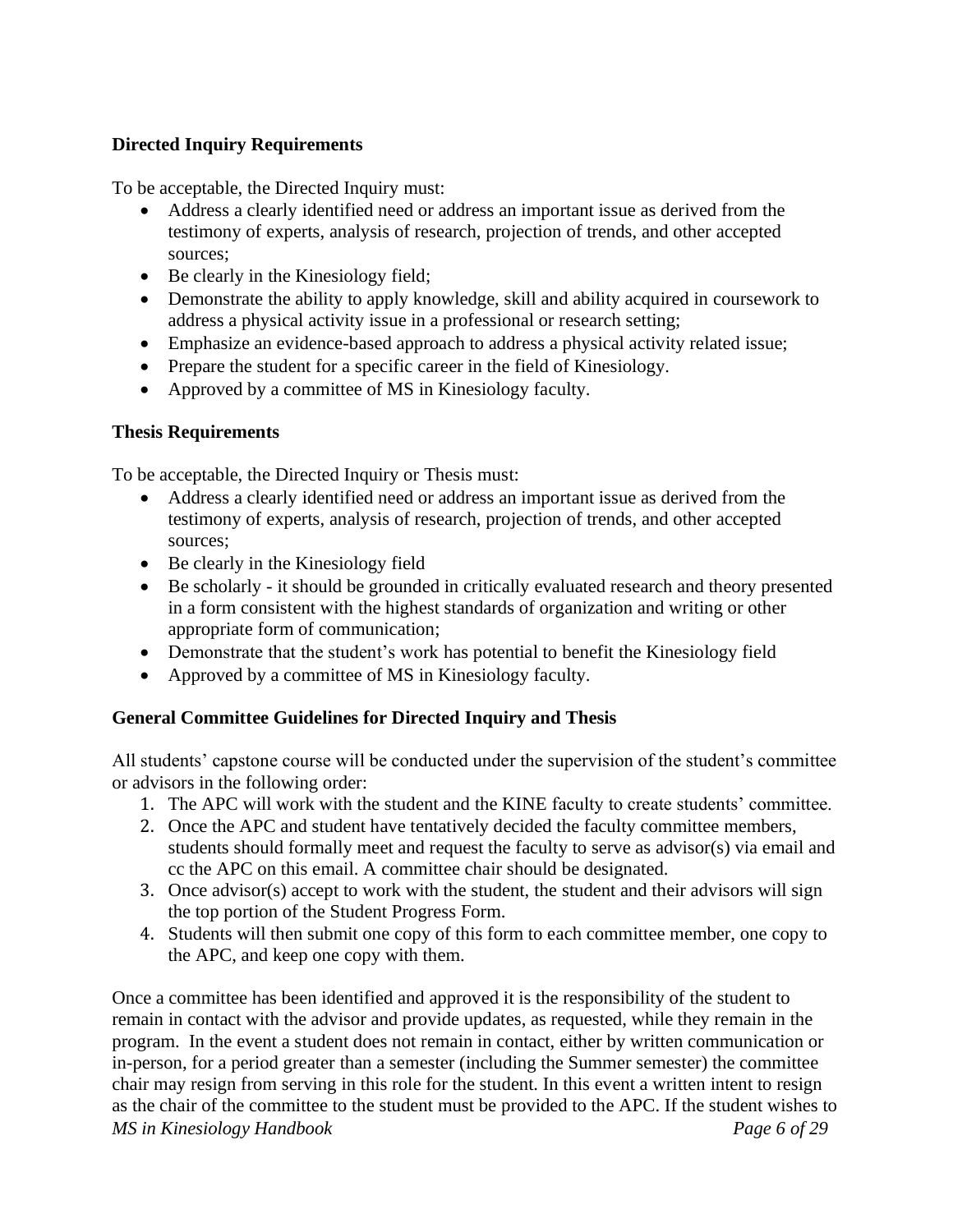remain with the faculty member as the primary advisor a written request must be submitted to the APC within 7 days. An ad-hoc committee of the APC and 2 additional KINE affiliated faculty (decided by the APC) will be created to review the case and make a decision. In the cases that a new primary advisor is needed it will then be the responsibility of the student to identify another full-time KINE faculty member to act as the primary research project/thesis advisor. In the event that a faculty member does not perform the required duties of a committee chair a student may provide a written request to the APC requesting to work with another faculty member. If needed an ad-hoc committee of the APC and 2 additional KINE affiliated faculty (decided by the APC) will be created to review the case and make a decision. In cases in which a new primary advisor is needed the APC will work with the student to identify another faculty member to serve as the primary research project advisor.

It is the responsibility of the directed inquiry/thesis committee to assist and supervise the student in the preparation of the directed inquiry/thesis and to assure that the project meets all standards for graduate work. The major responsibility for this work, however, rests with the student. Members of this committee act in accord with MS in KINE procedures to accept, modify or reject a student's proposal(s), conduct and evaluate the student's presentation of the completed project, accept or reject the student's completed project, and certify the student's completion of all research project or thesis requirements preparatory to qualifying for graduation. Membership on the committee or of the advisors, once established and approved, may not be altered without prior approval of the MS in KINE APC.

Consideration of a change in committee or advisor membership should include discussion with the MS in KINE APC. To initiate a change, the student should request the change, in hard copy writing or email format, clearly specifying the reasons for the change, and submit this request to MS in KINE APC. A student requesting a change in membership must have ascertained the new member's willingness to serve prior to submitting the written request and so indicate this on the request.

#### **Directed Inquiry Committee Specific Guidelines**

The directed inquiry committee must:

- *1. Membership:* 
	- a. A minimum of 2 individuals with 1 designated as the committee chair.

#### *2. Committee Criteria:*

- a. The committee chair must be affiliated with the MS in Kinesiology
- b. For committee members not affiliated with the School of Kinesiology they must hold a MS or higher degree in Kinesiology or related field
	- i. For member(s) with an MS level degree they must either:
		- 1. Practiced professionally for 5 or more years
		- 2. Completed a minimum of 18 credits of doctoral coursework
	- ii. Approved by the committee chair and the MS in Kinesiology program director

#### *3. Timeline:*

a. Be formed 1 semester before the desired graduation date.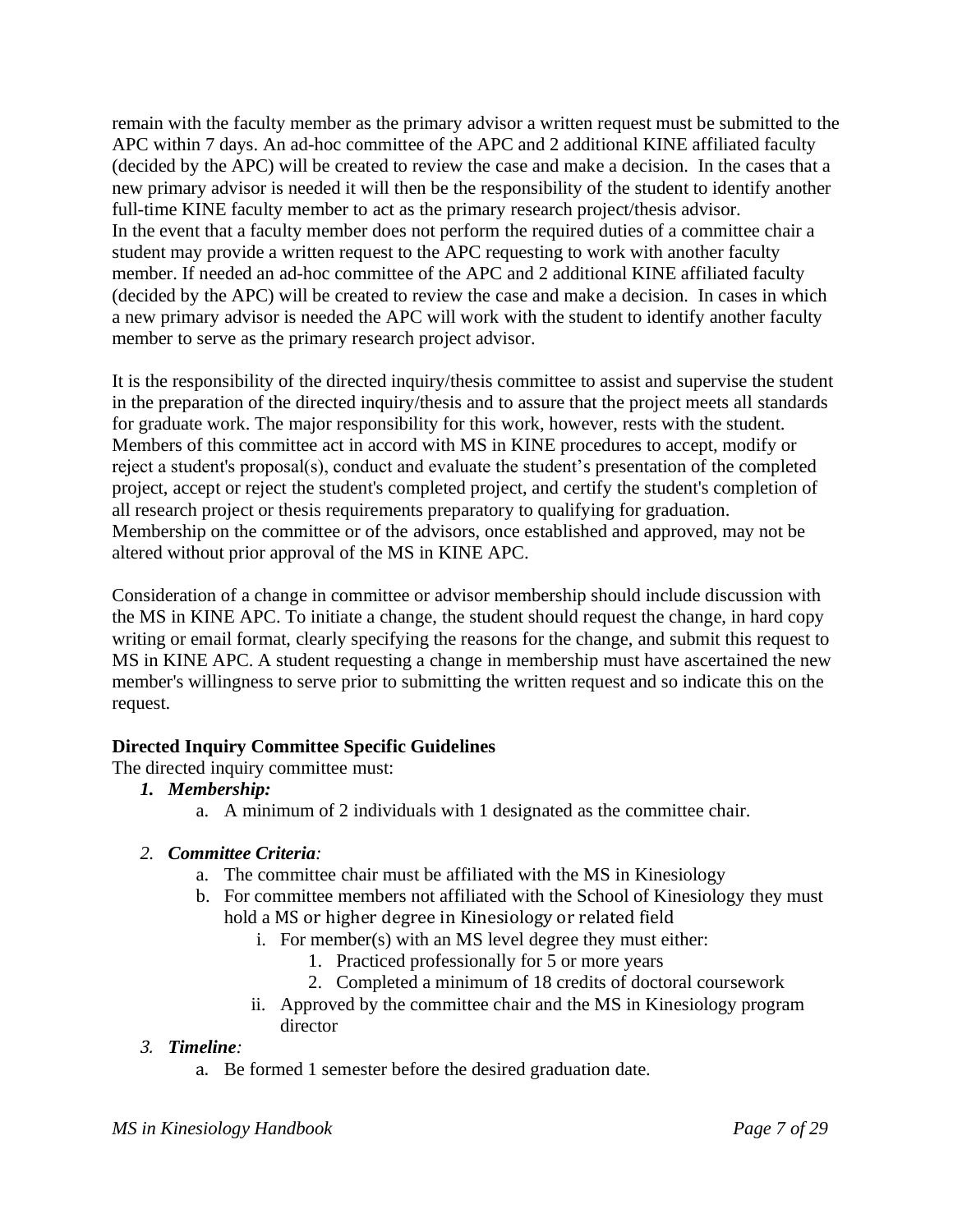#### **Thesis Committee Specific Guidelines**

The thesis committee must:

- *1. Membership:*
	- a. A minimum of 3 individuals with 1 designated as the committee chair.

#### *2. Committee Criteria:*

- a. The committee chair should be a faculty member with similar research interests as the student thus faculty affiliated with the Kinesiology programs are likely the best choice.
- b. 1 of the other faculty members must be affiliated (primary or secondary) with the MS in Kinesiology program.
- c. The other member(s) do not need to be primarily affiliated with the MS In Kinesiology program.

#### *3. Timeline:*

a. Be formed 6 months before the desired graduation date.

#### <span id="page-9-0"></span>**7. Oral Presentation / Thesis Defense and Final Written Submission**

#### **Directed Inquiry**

An oral presentation follows submission of the student's final draft of the masters' directed inquiry or thesis. One copy each of the final draft of the student's thesis or directed inquiry paper must be with the MS in KINE APC and each faculty advisor at least two weeks prior to the scheduled oral presentation. Once student submits these drafts, they can schedule their oral presentation date.

In the oral presentation, the advisors or committee may discuss and critically evaluate the draft. Following this presentation, the student's committee determines whether the thesis or directed inquiry is acceptable as submitted or needs further revision or work and students are so notified.

Students are also required to submit multiple items to the committee that may include, but not limited to the following:

- Final Manuscript along with tables and figures
- PowerPoint along with video files that students have used for the project
- Abstract with most current information
- Poster with most current information
- ALL raw, processed, excel and SPSS data. Basically ALL data that students have collected
- ALL informed consent forms
- Zotero library shared as a group with advisors and exported with articles for EndNote
- All articles used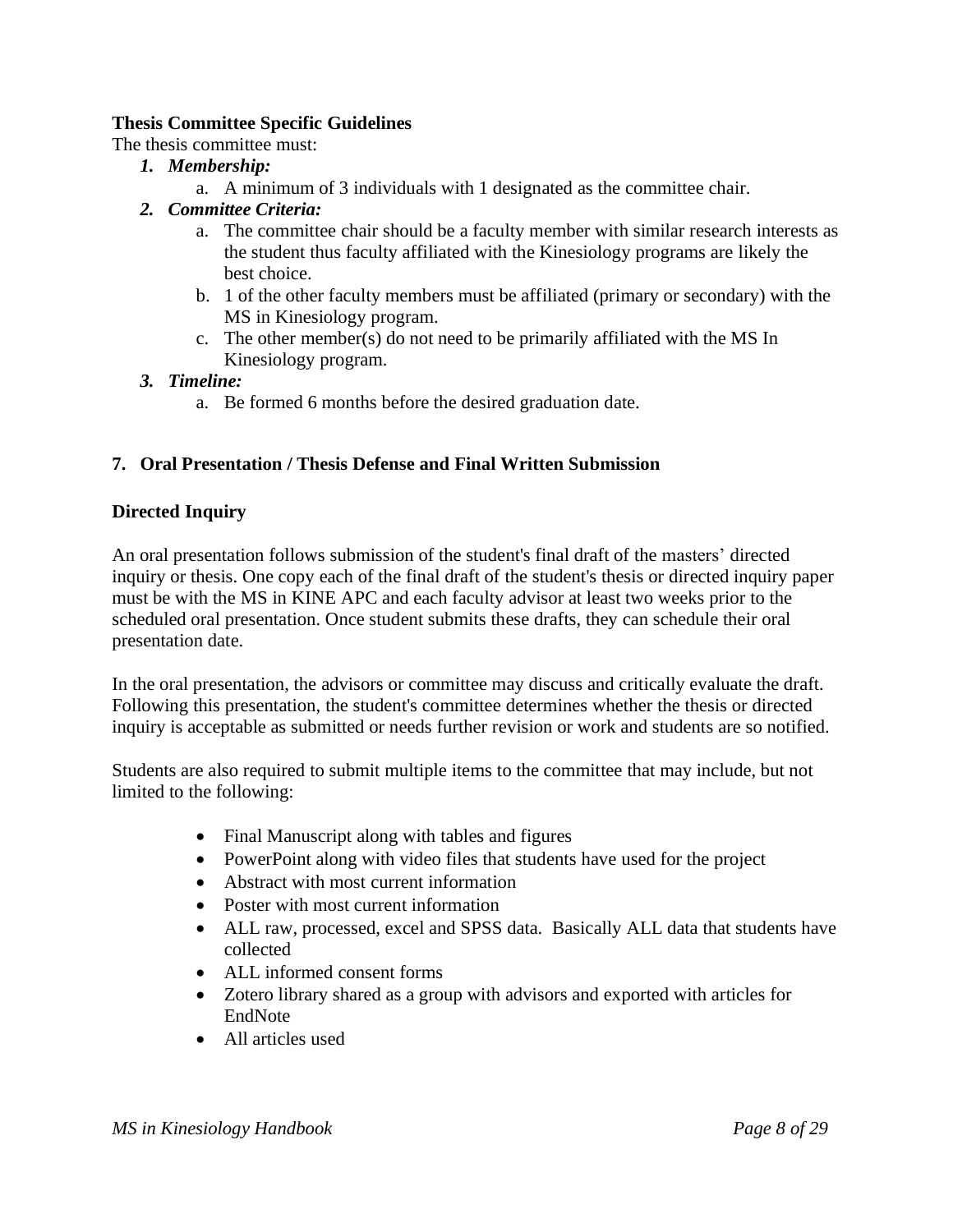Faculty may sign the student capstone course progress form to indicate that students have successfully completed all requirements only after they receive all the other documents deemed appropriate for project completion by the committee.

#### **Procedures**

**Scheduling:** The student is responsible for scheduling their oral defense and reserving a suitable room on the Science and Technology campus or virtually. The time must allow all members of the directed inquiry/thesis committee to be present (physically or virtually). One of the administrative staff can assist with reserving a room. After the date is set and room reserved the MS in Kinesiology APC should be notified a minimum of 7 days prior to the defense with the following information: date, time, location, title of defense. At which point an email will be sent out to the faculty and students of the college to notify them of the defense.

**Oral Defense:** During the oral defense the directed inquiry / thesis chair will act as the moderator. The procedure during the oral defense is as follows:

- 1. Student presents for a maximum of 20 minutes with no interruption from the audience. If desired the committee chair may limit the student to less than 20 minutes.
- 2. Immediately following the student's presentation the directed inquiry / thesis committee members will question the candidate on questions dealing with underlying theory, assumptions, methods, findings, meaning and usefulness/application of the research project. Comments regarding grammar, spelling, etc. should be submitted by writing to the student and primary advisor. When in the judgement of the primary advisor members of the committee have had an adequate opportunity to question the student the committee member questioning will conclude.
- 3. Next there will be time allotted for questions from the audience.
- 4. At this point the student and audience will be asked to leave the room so that the directed inquiry / thesis committee and the MS in Kinesiology APC (if present) may discuss the student's performance. The student will be evaluated on:
	- a. The overall quality and significance of their manuscript
	- b. The oral defense

A student passes the oral defense with no more than one dissenting vote.

5. After the committee has discussed and reached a conclusion the student is invited back into the room and informed of the decision by the committee chair

#### *Notes:*

- *A) For dyad (2-person) or group projects the same procedure will be used. However, questions may be asked to a specific individual of the dyad and only answered by that individual during questioning from the committee. The decision of pass/fail will be granted to the dyad (or group) and not individuals.*
- *B) In the event there are two or more oral defense presentations scheduled consecutively the closed evaluation of the students' performance among committee members will take place*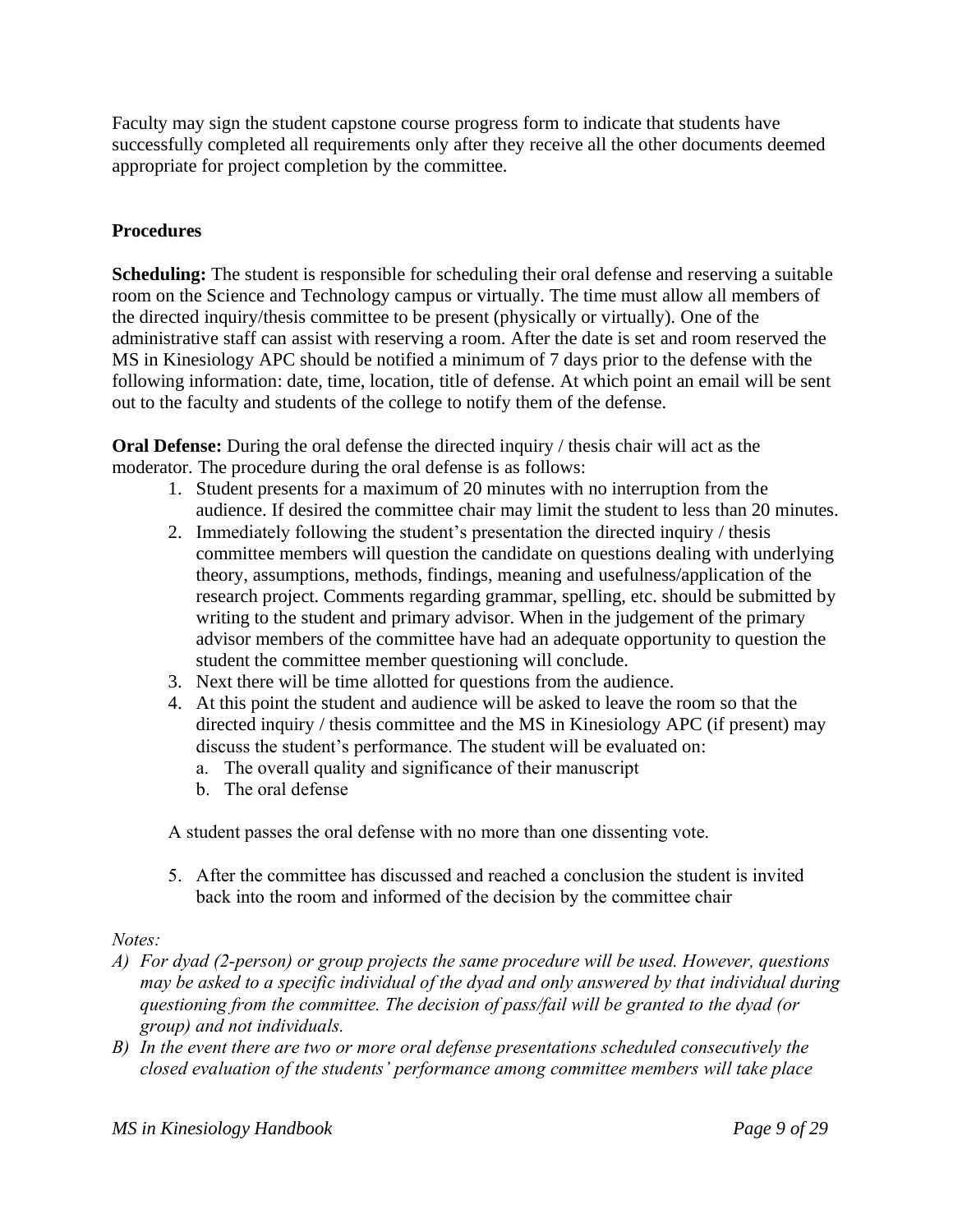*following the last presentation. All students will be notified of the committee's decision inperson by the primary before the end of the day.*

# **Grading**

Grading Rubrics for the Directed Inquiry final presentation and paper will be provided to the student by the committee chair.

#### <span id="page-11-0"></span>**8. Institutional Review Board Approval**

All projects that use people as participants, must receive clearance from the George Mason University Office of Research Integrity & Assurance (ORIA) and Institutional Review Board (IRB) according to university policies and procedures. Such clearance must be obtained in writing and in advance of beginning work on the project as proposed. Final faculty approval of a project requiring review board clearance is contingent on receipt of this approval. **The faculty must be the individual submitting to the IRB; students are not allowed to.**

It is the responsibility of the student to apply for and receive approval by the IRB of a proposed MS in KINE project. Any project undertaken without prior written approval from the IRB will not be deemed to meet GMU or program requirements and will not be authorized or sanctioned by the MS in KINE APC.

#### <span id="page-11-1"></span>**9. Research Authorship**

In academia, the question always arises as to who will be the first author on any journal or conference papers generated by the student. The program policy on this issue is as follows:

- If the student independently conducts the research project included but not limited to, research question, study design, statistical analysis, development of results, and discuss (with the faculty input throughout the process), then student is first author.
- If the student conducts the experiment, but does not write the paper leaving that for the faculty, then the faculty will be the first author, and the student second author.
- If the student contributes significantly to the work, but does not have a leadership role, then the student is included as a co-author (the determination of "significantly" is made by the faculty).
- If the student conducts the work (as previously described) and writes the paper, but the paper is rejected, and the faculty has to do significant additional work and writing to get the paper published (e.g., because the student graduated and is no longer available to work on the paper), then the faculty becomes first author and student second author. However, if student performs all of the additional work and writing needed to get the paper published, then the student remains first author.
- In general, every paper that comes out of the lab will have multiple authors. Author order will be in order of significance of contribution, with the most significant contributors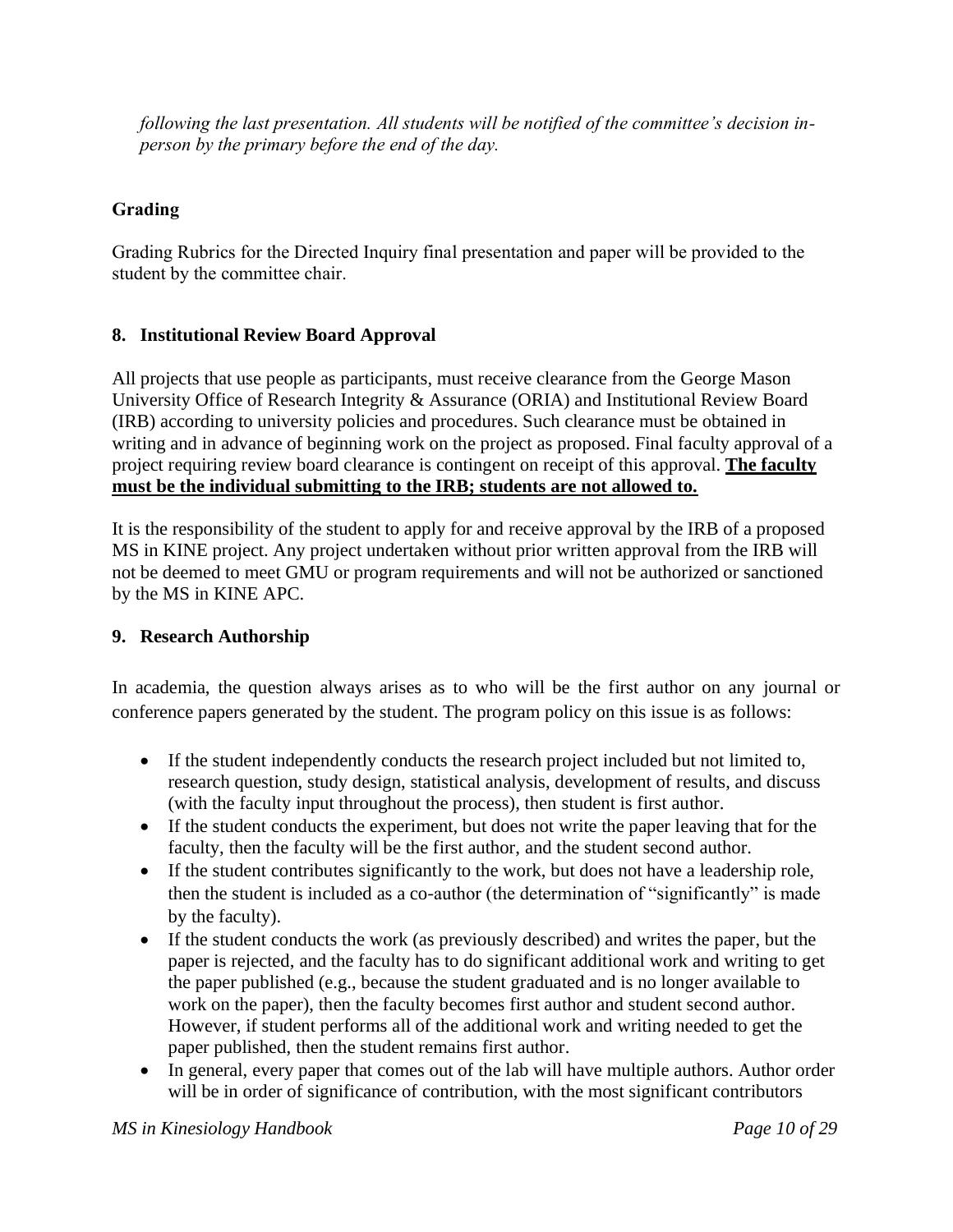being listed first. The faculty supervisor name will typically go in second or at the end of the author list and as the corresponding author.

# **Manuscript Preparation**

All students will be required to use the following standards when preparing journal or conference papers for submission:

- If not stated by the journal the citation style should be American Medical Association (AMA). This will be the citation style required in coursework as well.
- Microsoft Word, or similar word processor, will be used for all text, including the title page, abstract, body of the manuscript, references, and figure and table captions. All of these items will be included in a single document.
- All figures will be provided as a figure image (e.g., TIFF, JPEG) based on journal guidelines. No figures should be mixed in with the text in the main Word document. If the student does not know how to use an image software (e.g., Adobe Illustrator, Adobe Photoshop, MatLab) it should start learning and asking for advise sooner rather than later.
- All tables will be provided in a separate Word document. No tables should be mixed in with the text in the main Word document.
- A signed copyright transfer agreement form found on the journal's website will be filled out by the student who is the lead author. All signatures required on the form will be obtained at least one week before the planned submission date of the manuscript. This standard will prevent last minute crunches trying to obtain signatures form faculty members who cannot be found or are out of town.
- The student who is the lead author will check the journal website for all formatting standards (e.g., page size and margins, word count limitations, reference formatting), all items that must be submitted with the manuscript (e.g., copyright transfer agreement, list of suggested reviewers), and any other requirements imposed by the journal.
- It will be the responsibility of the student who is the lead author to ensure that all of these guidelines are followed. Please take these requirements seriously. The faculty will return any journal manuscripts or conference papers that do not meet these guidelines.

# <span id="page-12-0"></span>**10. Program, Class, and Housing Locations**

#### **Program and Class Location**

The MS in Kinesiology Program is housed on Mason's Science and Technology Campus in Manassas, Prince William County, Virginia.

The MS in Kinesiology program classes are offered in both face-to-face and distance learning (online) formats. To accommodate student needs, several classes are scheduled in the mornings while others are scheduled in the evenings. The majority of the face-to-face classes are held on Mason's Science and Technology Campus in Manassas, Prince William County, with some faceto-face classes are held on Mason's Fairfax campus. See Appendix X for an overview of course scheduling.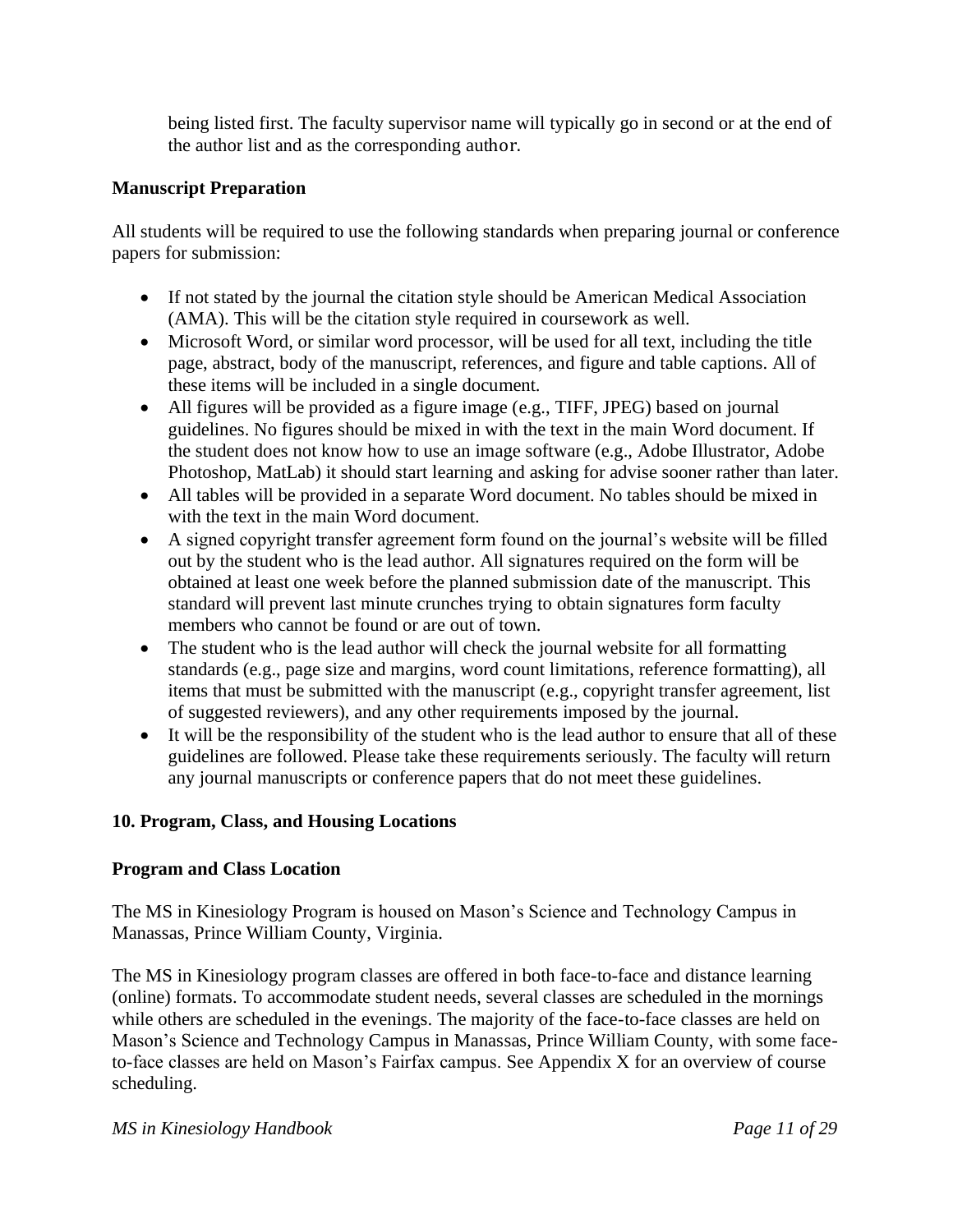The MS in Kinesiology program is closely affiliated with the Sports Medicine Assessment, Research, and Testing [\(SMART\)](http://smartlab.gmu.edu/) Laboratories.

#### <span id="page-13-0"></span>**11. SMART Laboratory**

The SMART Laboratories are three state-of-the art facilities where faculty and students from the Athletic Training Education (ATEP), and Kinesiology (KINE) Programs conduct evidence-based research in the areas such as: injury prevention, lower extremity neuromechanical assessment, traumatic brain injury (TBI) concussions, youth sport, and sports performance. The SMART Laboratories are located both on the Prince William and Fairfax campuses.

SMART Lab faculty and MS in Kinesiology students conduct evidence-based research in the areas of injury prevention and human performance.

#### **12. First Aid and CPR Certification**

Students are not required to be certified in first aid or CPR to enroll in classes. However, to be considered for a teaching assistantship or research assistantship position students must provide documentation to the program director 1 week prior to the start of classes in the semester they hold the assistantship.

#### <span id="page-13-1"></span>**13. Independent Study Courses**

Where the university does not offer a course in a specific subject required by a student's approved program of study, a student might arrange to undertake such study with a faculty member of the university. However, the university is not obligated to offer such courses. Only independent study courses approved in advance by MS in Kinesiology APC may be counted toward fulfillment of a student's program of study requirements.

In undertaking independent study, students have the following responsibilities:

- 13.1. To prepare, in consultation with the potential Independent Study instructor, a syllabus for the Independent Study in accordance with the specified requirements.
- 13.2. To submit one complete copy of the syllabus, with required documentation, signatures and completed cover sheets, to the MS in Kinesiology APC by the appropriate deadline. Please keep a copy for yourself.
- 13.3. To revise or modify the syllabus or develop alternative proposals, resubmitting requested revisions to the MS in Kinesiology APC until approval is secured.
- 13.4. To register for the course in a timely and proper fashion. A completed individualized section form is required to register.

Independent study courses not approved in advance by the MS in Kinesiology APC will not be considered as meeting Program requirements and may not be counted toward the degree.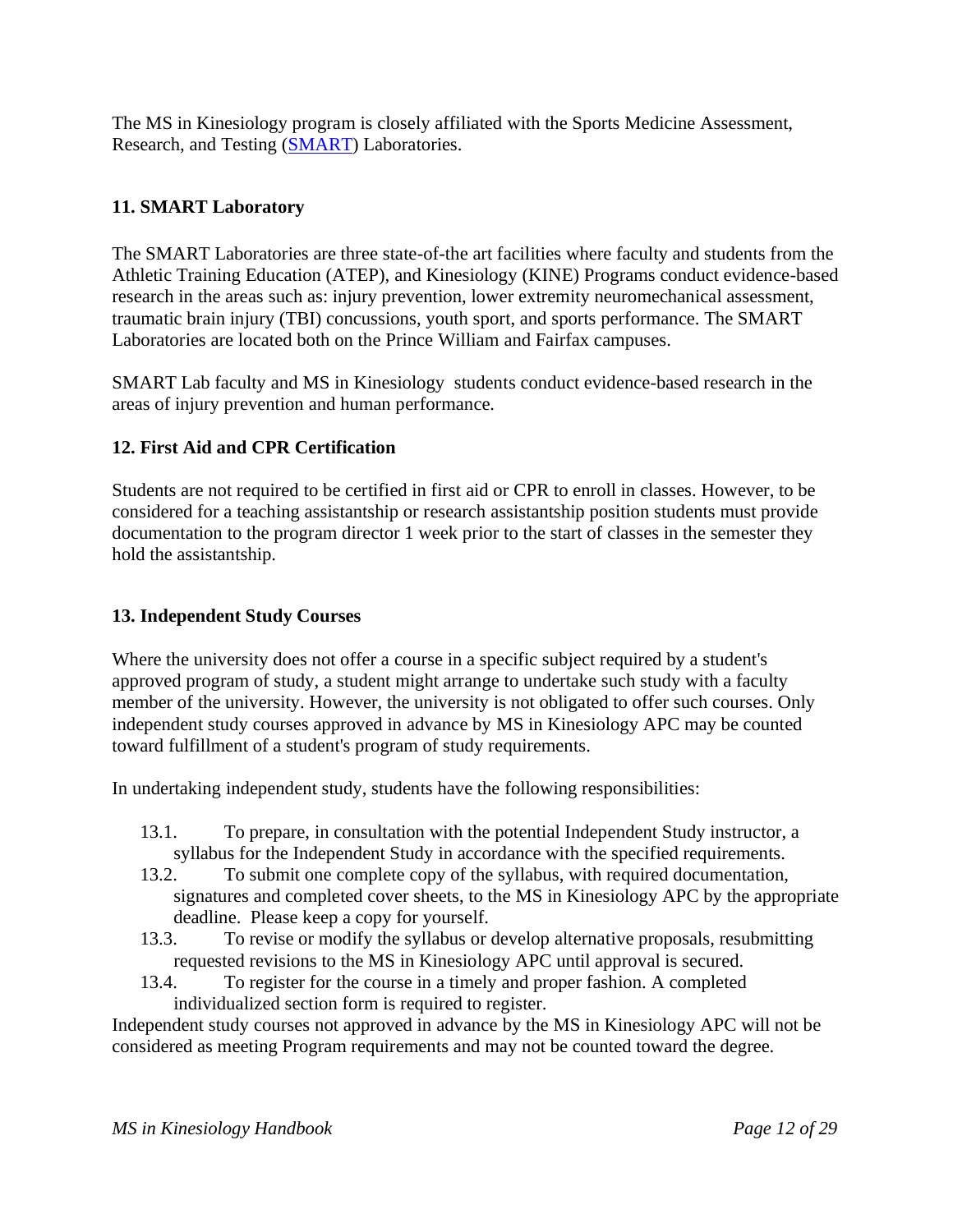#### <span id="page-14-0"></span>**14. Courses at Other Universities**

Students may take up to 6 credits of masters-level coursework at other universities as part of their MS in Kinesiology program of study as approved by the MS in Kinesiology APC. In addition, permission of the GMU College of Education and Human Development (CEHD) to take such courses is required prior to taking them, even if they appear on an approved program of study. Forms for obtaining such permission may be obtained from the CEHD Office of Academic and Student Affairs *See also Transfer of Credits.* 

# <span id="page-14-1"></span>**15. Transfer of Credits**

Students may transfer up to 6 hours of graduate credit to their program of study, if (a) the coursework was undertaken no more than six years prior to admittance into the program, (b) the coursework was not applied to any previous degree, and (c) the coursework is deemed applicable to the student's program by the MS in Kinesiology APC. Once the student has enrolled in the MS in Kinesiology Program, prior written permission of the MS in Kinesiology APC is required to take courses at another institution. In some limited cases, with approval of MS in Kinesiology APC, more than 6 credits may be transferred.

# <span id="page-14-2"></span>**16. Funding Opportunities**

The program has a limited number of competitive graduate research assistantships may be available via the College of Education and Human Development and others subject to external research funding. Other university funding opportunities (e.g., scholarships, assistantships, fellowships, loans) exist as well. Students can indicate their willingness to be considered for such an assistantship in their admissions application.

#### <span id="page-14-3"></span>17. **Enrollment**

- 17.1. GMU Enrollment Rules:
	- 17.1.1. Students must be enrolled in the semester they graduate (in a course or by a special continuing registration fee).
	- 17.1.2. GMU requires continuous registration for at least one credit hour per semester once students commence work on their project and until graduation.
	- 17.1.3. When students fail to enroll for two consecutive semesters (summers are not included) they are declared inactive. To register for courses after this, students must complete a re-enrollment form and be readmitted to the program by the MS in Kinesiology APC.
	- 17.1.4. The APC is not obligated to readmit students. Re-admission, if granted, is under the policies of the graduate catalog and Program requirements in force at the time of the re-admission.

17.2. MS in Kinesiology Enrollment Rules:

All students must meet all CEHD enrollment requirements. Additionally, the following enrollment rules specific to the MS in Kinesiology program must be met:

17.2.1. They must enroll in at least one course on their individual, approved programs of study at least every semester, not counting summers.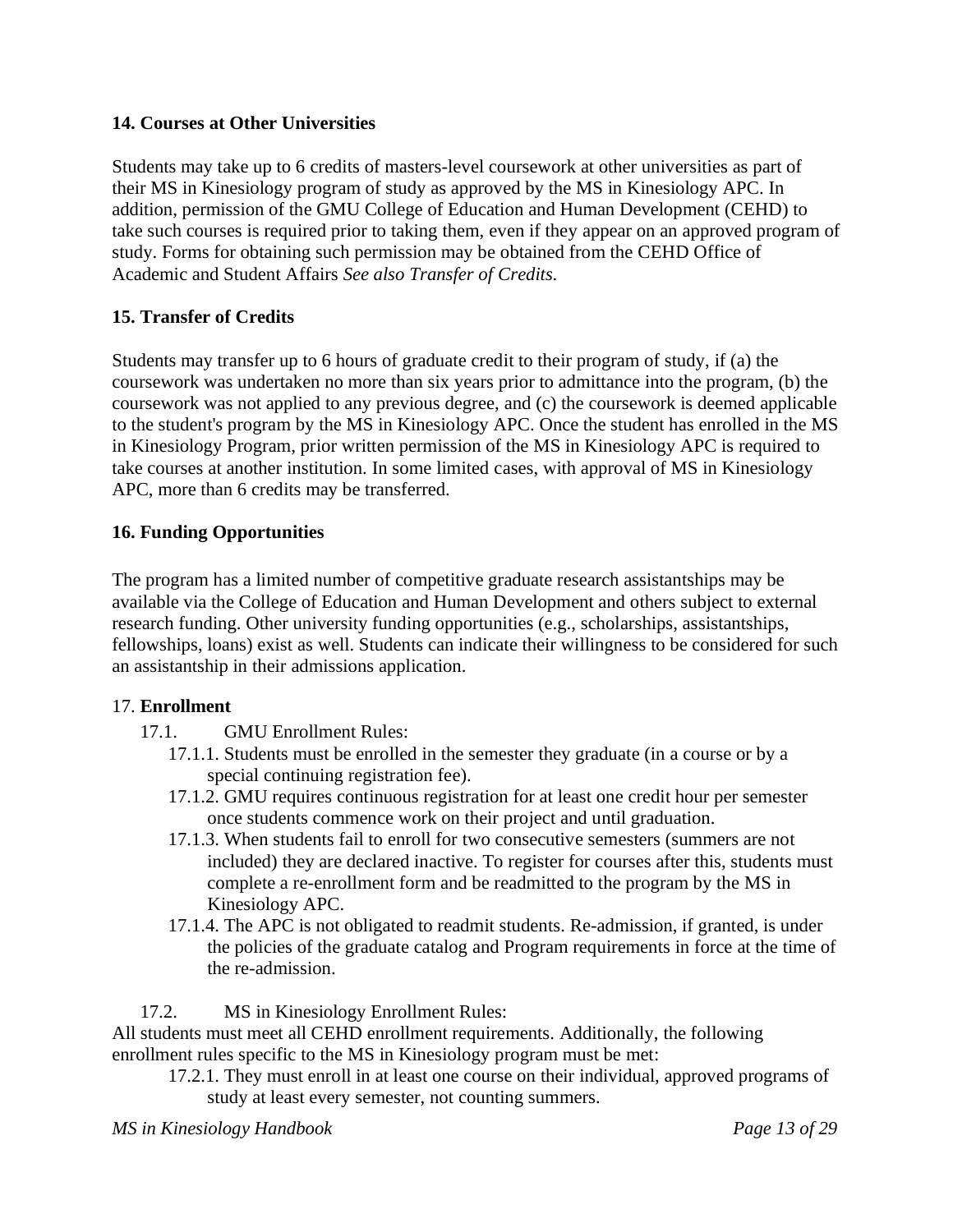- 17.2.2. It is strongly recommended, however, that students enroll in at least 2 courses each fall and spring semester in order to complete the program within prescribed time limits.
- 17.2.3. Time allowed to complete the coursework phase of the program assumes continuous, part-time enrollment and does not vary to accommodate those who enroll only in alternating semesters.
- 17.2.4. Students who are unable to meet GMU and MS in Kinesiology enrollment requirements due to extenuating circumstances must submit a request in writing to the MS in Kinesiology APC a statement requesting and reason for requested the exemption. (summers are not counted) Otherwise the student will be declared inactive and must submit a re-enrollment request to the program director. Readmission is not guaranteed.

MS students have a maximum of six years from the time of their enrollment in their first course to satisfactorily complete all degree requirements.

#### <span id="page-15-0"></span>**18. Grade Requirements**

In addition to meeting all University and CEHD College grade requirements, MS in Kinesiology students must also meet the following requirements:

- Students must have at least a B average (3.0 GPA) in all courses. Any C grade must be offset by an A grade.
- No more than 6 credits of C in a student's program of study may be counted toward degree requirements. Students may not accumulate more than a total of 2 C grades in their programs of study. Any student who receives a C grade in 3 courses will be dismissed from the program.
- Any student who receives a grade of F in a Kinesiology course will be dismissed from the program.
- Non-kinesiology courses in which students receive less than a C final grade must be repeated and passed with a C or better to meet program graduation requirements.
- In addition to the policies stated in 17.1, 17.2, 17.3 and 17.4 above, University policy states a graduate student is dismissed upon accumulating either an F in two courses, or upon accumulating nine hours of unsatisfactory grades in graduate level courses.
- Students who have less than a B average (3.0 GPA), receive a C in a kinesiology course, receive a C or F in non-core course will receive an academic warning and be placed on Academic Probation for the following semester.

#### <span id="page-15-1"></span>**19. Grading Policies and Academic Probation**

18.1 Grading Scale:

Grades of  $A_+, A_+, A_-, B_+, B_-, C$ , or F are given in all courses. Any student who receives a grade of F in a core course will be dismissed from the program.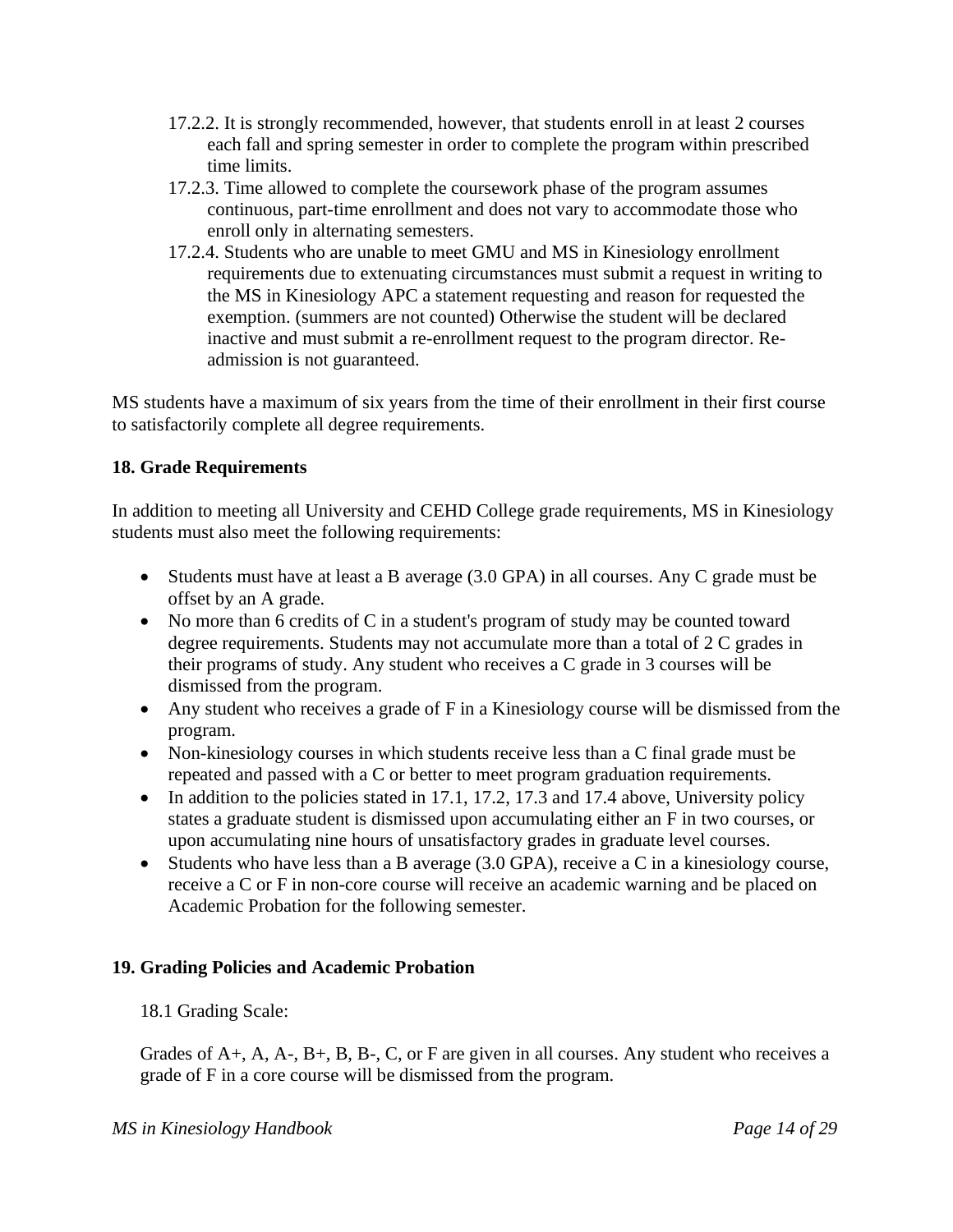#### *See:* <https://catalog.gmu.edu/policies/academic/grading/#text>

#### 18.2 Academic Probation:

Students may be placed on academic probation for specific reasons outlined in section 17.6. The purpose of academic probation is to provide students with an opportunity to improve their academic performance to a satisfactory level that meets MS in Kinesiology program and University standards. Students will be notified by email from the Academic Program Coordinator if they are on Academic Probation. For the semester in which a student is on Academic Probation they are required to meet with the Academic Program Coordinator at the start and middle of the semester. During the meetings the student will be required to provide a plan to improve their academic performance and updates on current performance in courses.

*Students who are on academic probation for 2 consecutive semesters may be dismissed from the program.*

*A general comment about grades: Focusing on course grades and course credit is shortsighted. We take courses to learn new skills and to learn new ways of thinking about the topics in the field of Kinesiology. Yes, you get grades for your work in a course. But grades and course credit just help to open doors for you - with these grades comes the expectation you know the course material. When it comes time for you to use your knowledge and skills, you'll want the pride and personal confidence of knowing the information.*

#### <span id="page-16-0"></span>**20. Graduation Requirements**

In order to satisfactorily complete the Program and receive the MS degree, a student must meet all requirements of the College of Education and Human Development (see catalog).

The process of graduation is initiated by certification by MS in Kinesiology APC of the student's completion of the research project or thesis. If all student coursework, presentation and other requirements have been completed, the APC confirms to the College of Education and Human Development that the student is ready to receive a MS in Kinesiology degree.

All graduation requirements must have been met by deadlines provided by the University of the year in which the student expects to graduate, if the degree is to be awarded at the annual May commencement exercises of that year.

Students with the College of Education and Human Development must file applications for graduation and completed, approved theses by the deadline. It is the responsibility of the student to ensure they have met these requirements. See the GMU Catalog and annual calendar for details. *See also Enrollment.* 

Program requirements fall into four areas as described in the sections related to:

*MS in Kinesiology Handbook Page 15 of 29*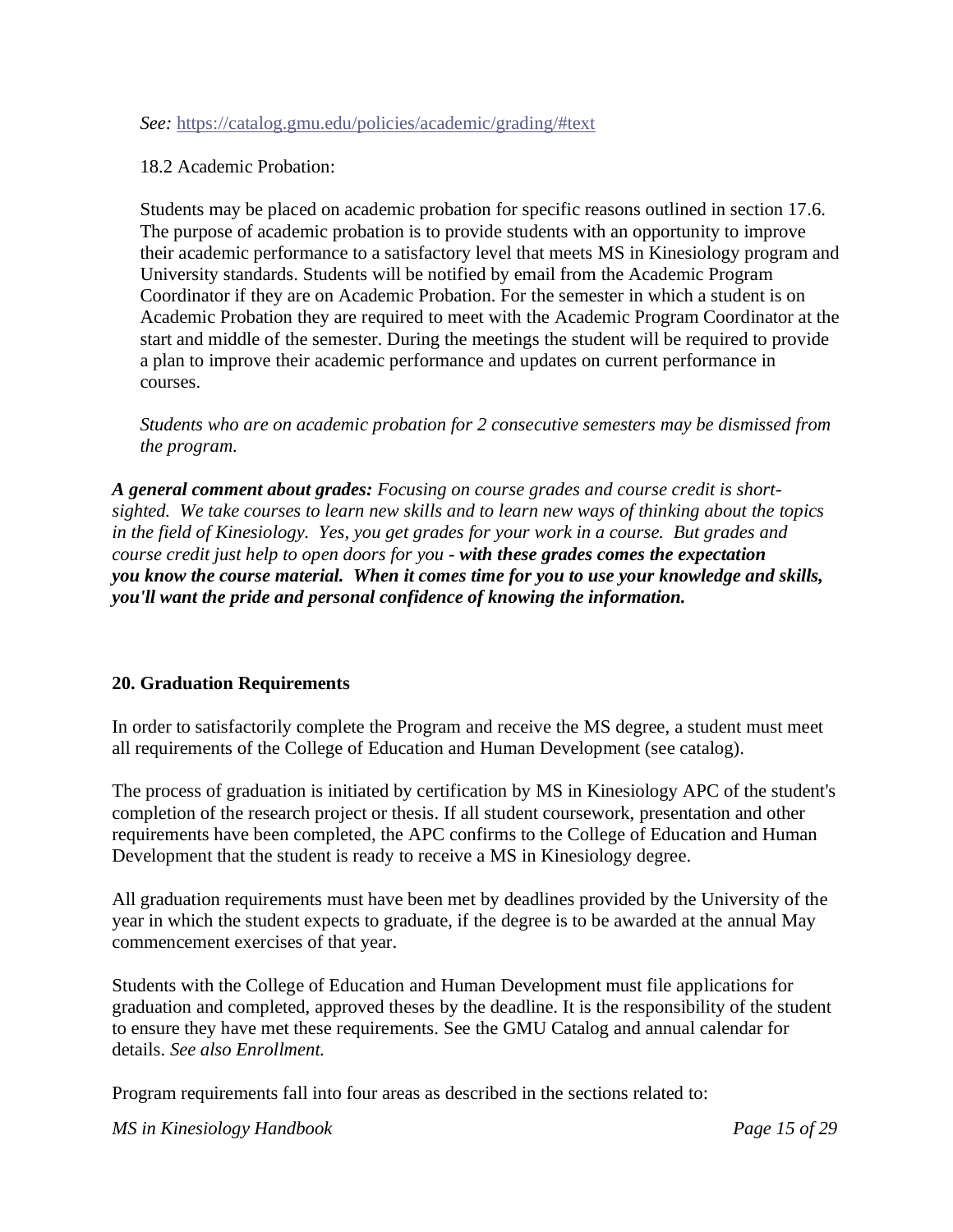- 1. Coursework: Core Courses, Concentration-specific courses, and research project or thesis
- 2. Enrollment
- 3. Grading Requirements and Policies
- 4. Graduation Requirements

See Appendix A describing student progress from admission to graduation

#### <span id="page-17-0"></span>**21. Grievance Procedure**

Students who wish to appeal decisions on policies and procedures, grades, or other matters affecting their academic progress, and for which there are no existing GMU or CEHD appeal procedures, should follow the steps listed below:

- 21.1. The student should discuss the matter with the instructor, advisor, or other faculty member involved in an effort to reach a mutually agreeable solution.
- 21.2. If a satisfactory solution is not reached, the student should write a letter to the MS in Kinesiology APC describing the issue, the nature of the appeal and efforts that have already been made to resolve the matter, and asking that an appeals committee be formed to consider the appeal.
- 21.3. The APC will decide whether consideration should be given to the appeal. If their decision is affirmative, they will appoint a three-person ad hoc appeals committee, including two CEHD faculty members and graduate one student. This committee will investigate the matter. Normally, this investigation will include interviews with the student and faculty involved in the appeal. It is the responsibility of the student to present relevant documents and information in support of the appeal.
- 21.4. The appeals committee will present its recommendation to the MS in Kinesiology APC within two months of its appointment.
- 21.5. The MS in Kinesiology APC will make the final determination on the disposition of the appeal and will inform the student and relevant others of its decision.

#### <span id="page-17-1"></span>**22. Leave Of Absence**

Under extenuating circumstances, a student may petition the MS in Kinesiology APC to approve a leave of absence from the program and extend to a given date the deadline for completing any phases of the program of study. In making such a petition, the student must state precisely the plans for completing the program. The MS in Kinesiology APC is not obligated to approve any such petition. The Dean of the College of Education and Human Development must approve extension of time limits.

*See also Enrollment and Continuous Enrollment, as well as the GMU Graduate Catalog:* https://catalog.gmu.edu/policies/academic/graduate-policies/#text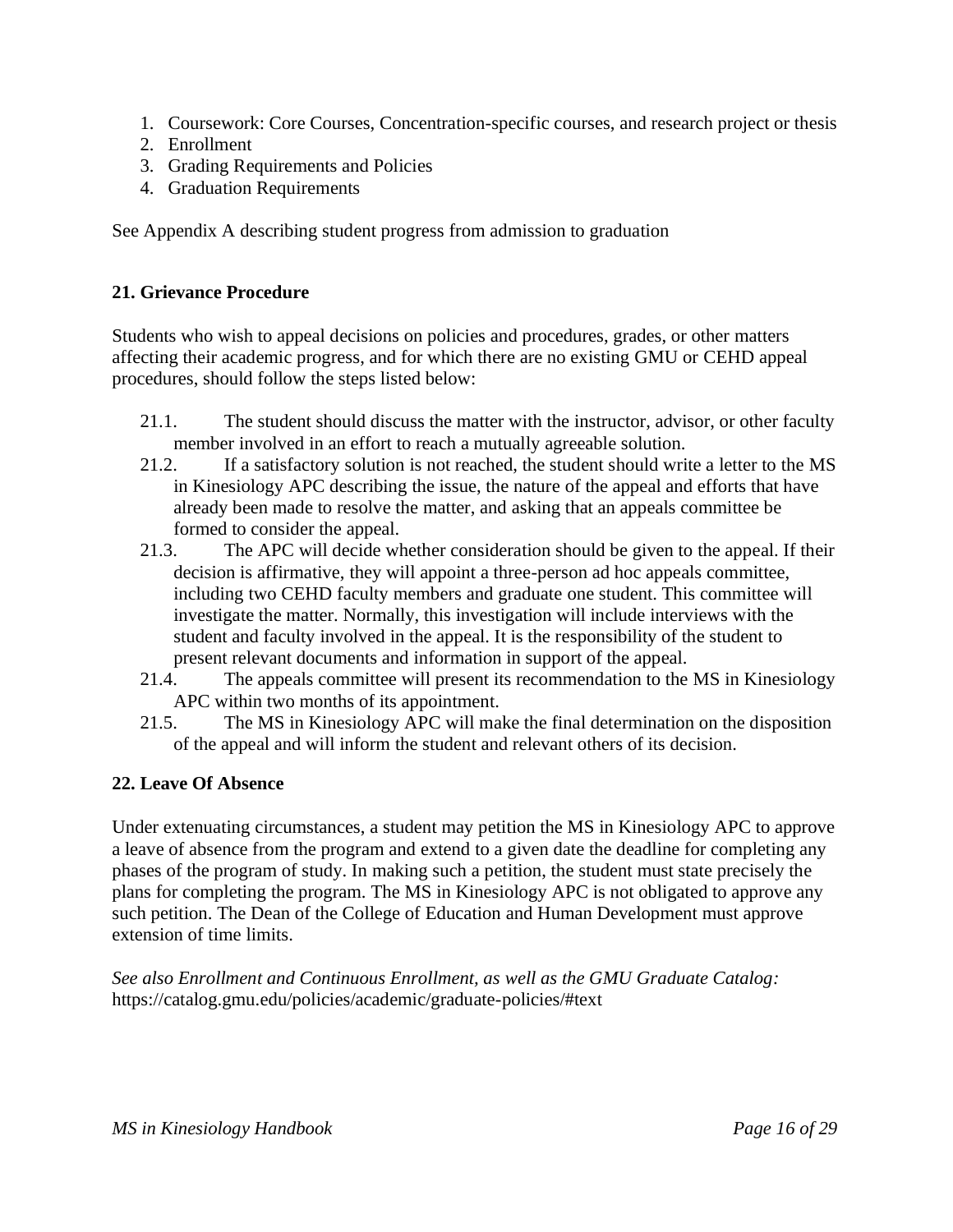#### <span id="page-18-0"></span>**23. Registration**

Students register for courses each semester as prescribed by university procedures. Only courses included in the student's approved program of study count toward program requirements. However, students may register for and take any University courses they desire to take insofar as these courses are open to them.

NOTE: Students may be required to take undergraduate courses or graduate courses as prerequisites for courses included on their programs of study or to complete other preparation in areas where they are judged by their advisors to be deficient; such required courses at any level are not counted as part of a student's MS in Kinesiology Program of study.

#### <span id="page-18-1"></span>**24. Withdrawal**

#### **Withdrawal from Courses**

Students may withdraw from courses, which they are currently taking, but only under extreme circumstances and only by following GMU regulations and procedures. Withdrawal from the Program does not constitute withdrawal from any courses in which they may be enrolled at the time of withdrawal. Separate action is required to withdraw from courses. *See also:* https://cehd.gmu.edu/saa/student-resources/request-withdrawal

#### **Withdrawal from Program**

Students may withdraw from the Program at any time by following the withdrawal procedures specified by the College of Education and Human Development. Notification of withdrawal should be made by the student in writing to the MS in Kinesiology APC no later than two weeks before the date of intended withdrawal. All university exit procedures should be completed as required. *See also program resignation form:* https://registrar.gmu.edu/forms/

#### <span id="page-18-2"></span>**25. Advising and Contact Information**

All MS in Kinesiology students receive general advising from the Academic Program Coordinator, Dr. Joel Martin at [jmarti38@gmu.edu.](mailto:jmarti38@gmu.edu) Students are ultimately responsible they follow MS in Kinesiology and George Mason University guidelines.

Joel Martin, PhD, CSCS, ACSM EP-C Coordinator, MS in Kinesiology Graduate Program Associate Professor, Kinesiology Program Bull Run Hall, MS 4E5, 10900 University Blvd., George Mason University, Manassas, VA 20110

Students may contact Dr. Joel Martin for all program specific questions. Ultimately, the answers usually can be obtained from this program handbook or the University academic policies in the catalog. Students should read the handbook prior to emailing or asking the program APC for advice.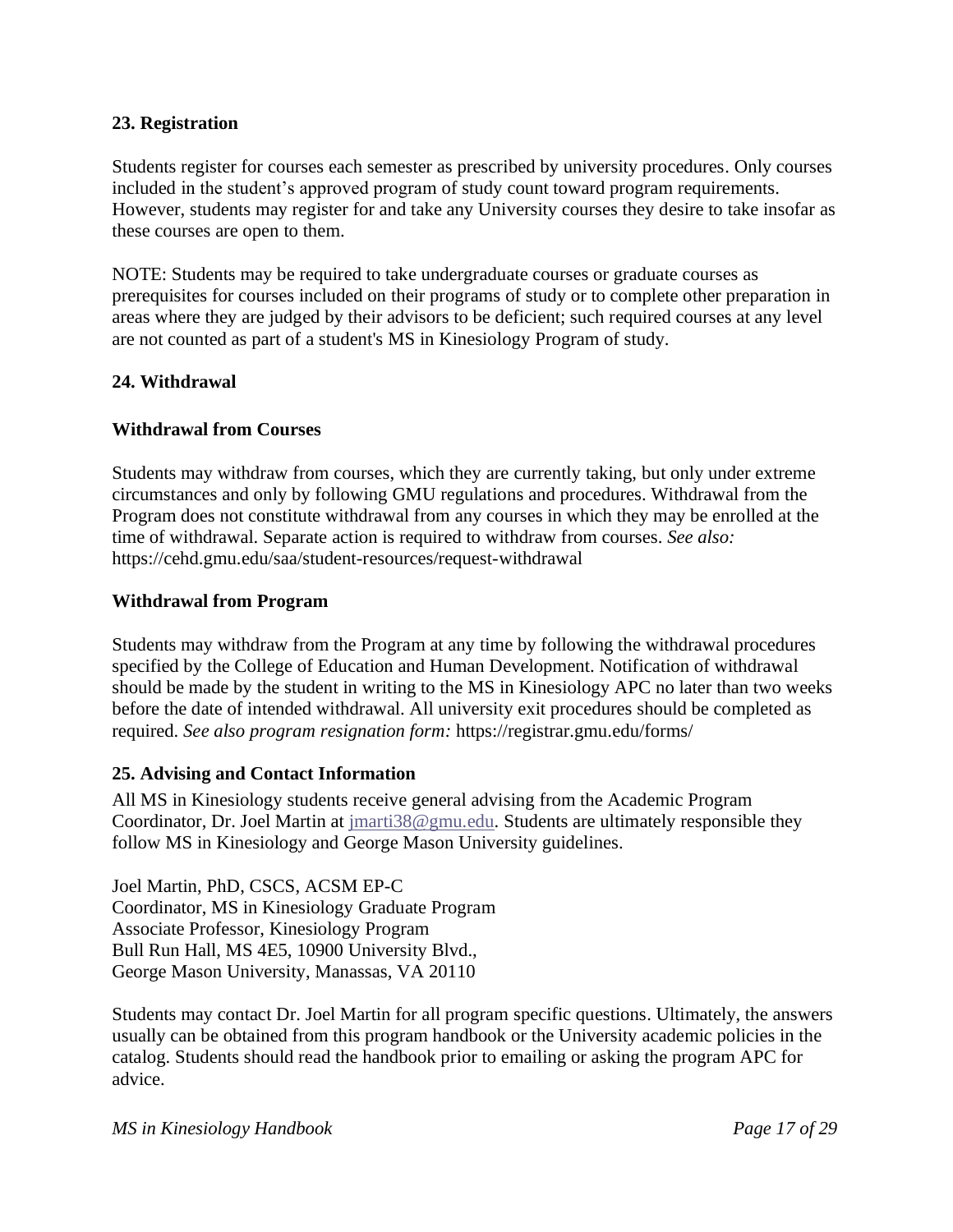#### <span id="page-19-0"></span>**26. Program Evaluation**

The MS in Kinesiology Program undergoes continuous formative evaluation. Students are encouraged to communicate ideas for program improvements to MS in Kinesiology faculty members and to the MS in Kinesiology APC as they see fit. In addition, the program conducts periodic formal and informal evaluations of the program. Feedback from all evaluations provides information used as the basis for changing various aspects of the program.

#### <span id="page-19-1"></span>**27. Program Website**

All program related information can be found on the program website at https://kinesiology.gmu.edu/kinesiology/ms-kinesiology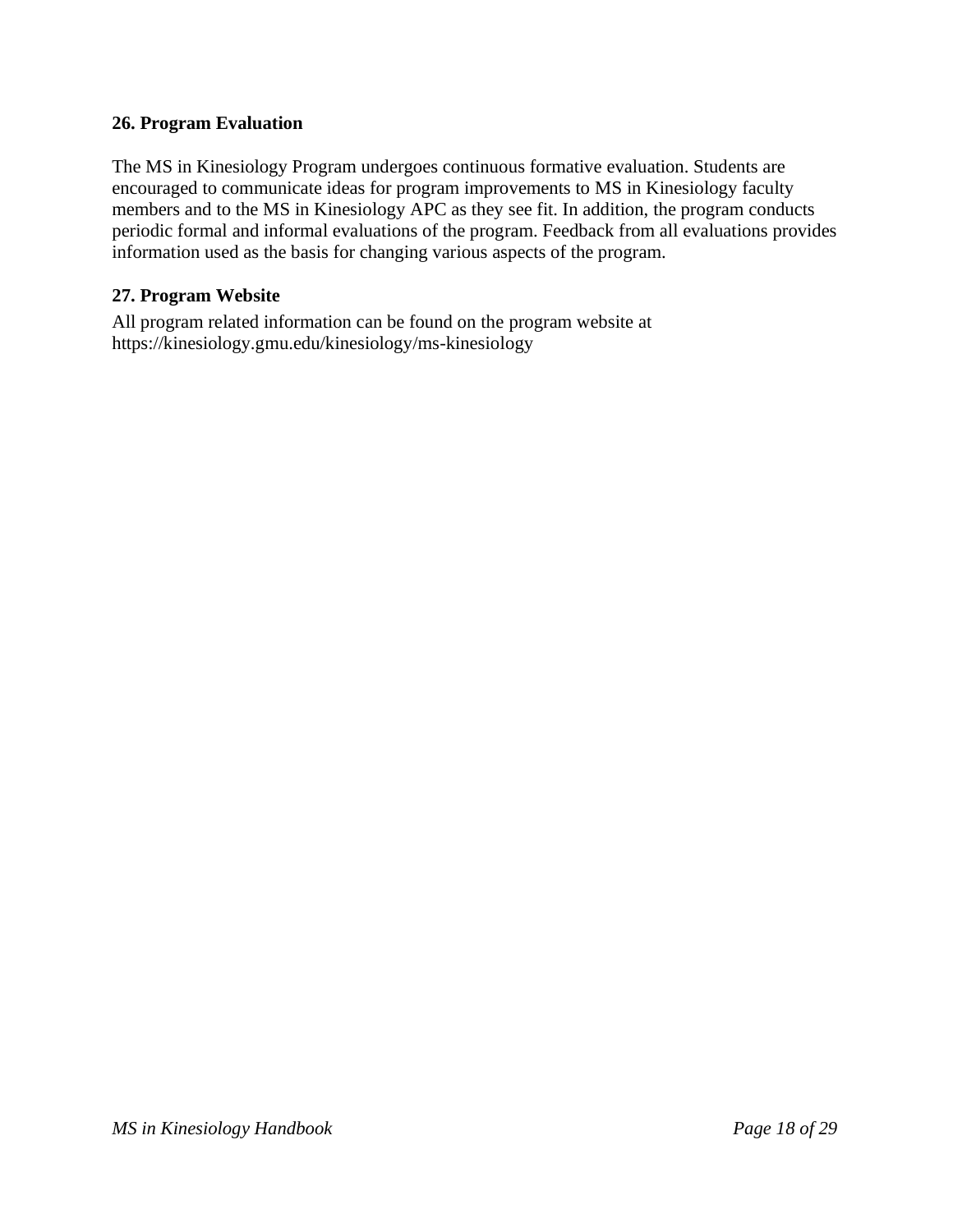#### <span id="page-20-0"></span>**28. Appendix A: Technical Standards**

#### **Technical Standards for Admission, Continuation, and Graduation**

The Kinesiology (KINE) MS program is a demanding program that requires commitment, consistent dedication to course work, and a passion for the subject matter. The program is designed to prepare students to enter a variety of advanced career fields upon graduation. Students should expect to devote a minimum of 30 hours per week to their coursework as a fulltime student. The program is housed on the Science & Technology campus (Manassas, VA), which is where KINE classes are held. Students should be aware that many of the classes have in-person meeting times and attendance is expected. Special accommodations will not be made for students missing class time due to outside work, vacations or other unexcused absences. In the event a student cannot commit to the time requirement of a full-time student it is their responsibility to discuss either completing the program on a part-time basis or taking a leave of absence with the academic program coordinator (APC).

#### *Admission*

Students are admitted to the KINE MS program after completing an application which is reviewed by the admissions office and the KINE APC. Students may be admitted provisionally and will be required to maintain a 3.0 GPA in the first year. It is the responsibility of the students to monitor their GPA during and at the end of the semester to ensure they are meeting the GPA requirement, if applicable.

#### *Continuation*

In order to continue in the KINE MS program students must meet the following requirements:

- 1. Maintain satisfactory grades in coursework. Students should consult the University Graduate Website and KINE MS program handbooks for the grade requirements in coursework.
- 2. Maintain satisfactory communication with the program academic coordinator and capstone course committees. Failure to do so may result in a leave of absence or dismissal from the program.
- 3. Additionally, each KINE MS student is expected to exhibit appropriate and professional behavior. Any violation of the George Mason University Honor Code as stated on the University website or failure to follow the policies and procedures stated in the George Mason University Catalog and KINE MS Handbook will result in probation or dismissal from the KINE MS program.

#### *Graduation*

In order to graduate students must fulfill the following requirements:

- 1. Course Work All students are required to complete 12 courses (36 credits of coursework).
- 2. Capstone Course All students will complete a capstone course under the supervision of MS in KINE faculty. At the completion of the course they will submit the required materials to the committee and MS in KINE APC. See the program handbook for details.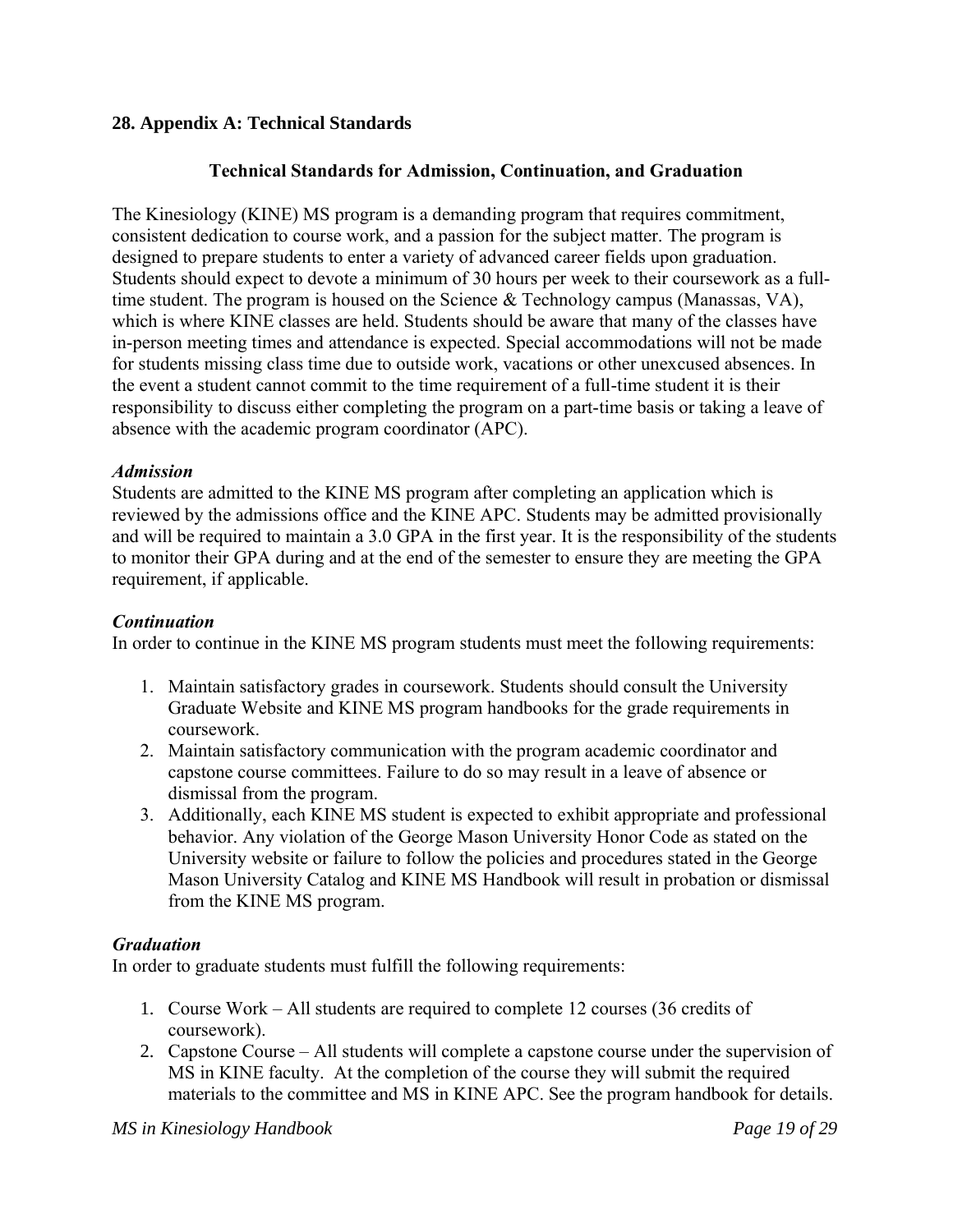#### *Acknowledgement of Technical Standards*

Candidates seeking admittance to the KINE MS Program will be required to verify that they understand and meet these technical standards. Candidates must sign a form acknowledging and accepting the technical standards. Their signed form will be kept on file until they either graduate or leave the program. If a candidate feels that they need special accommodations in order to meet these standards they should contact Disability Services at George Mason University. Disability Services will evaluate the candidate and make a decision as to whether or not their condition warrants accommodations under applicable laws. At which point the candidate AND the University will determine if the student can fulfill the technical standards with reasonable accommodation. The University will base its decision on whether the accommodation will interfere with the educational process of the candidate, the educational environment of the KINE MS Program as a whole, and will need to take into account the safety of all involved individuals.

Printed Name:

Signed Name: \_\_\_\_\_\_\_\_\_\_\_\_\_\_\_\_\_\_\_\_\_\_\_\_\_\_\_\_\_\_\_\_\_\_\_\_\_ Date:\_\_\_\_\_\_\_\_\_\_\_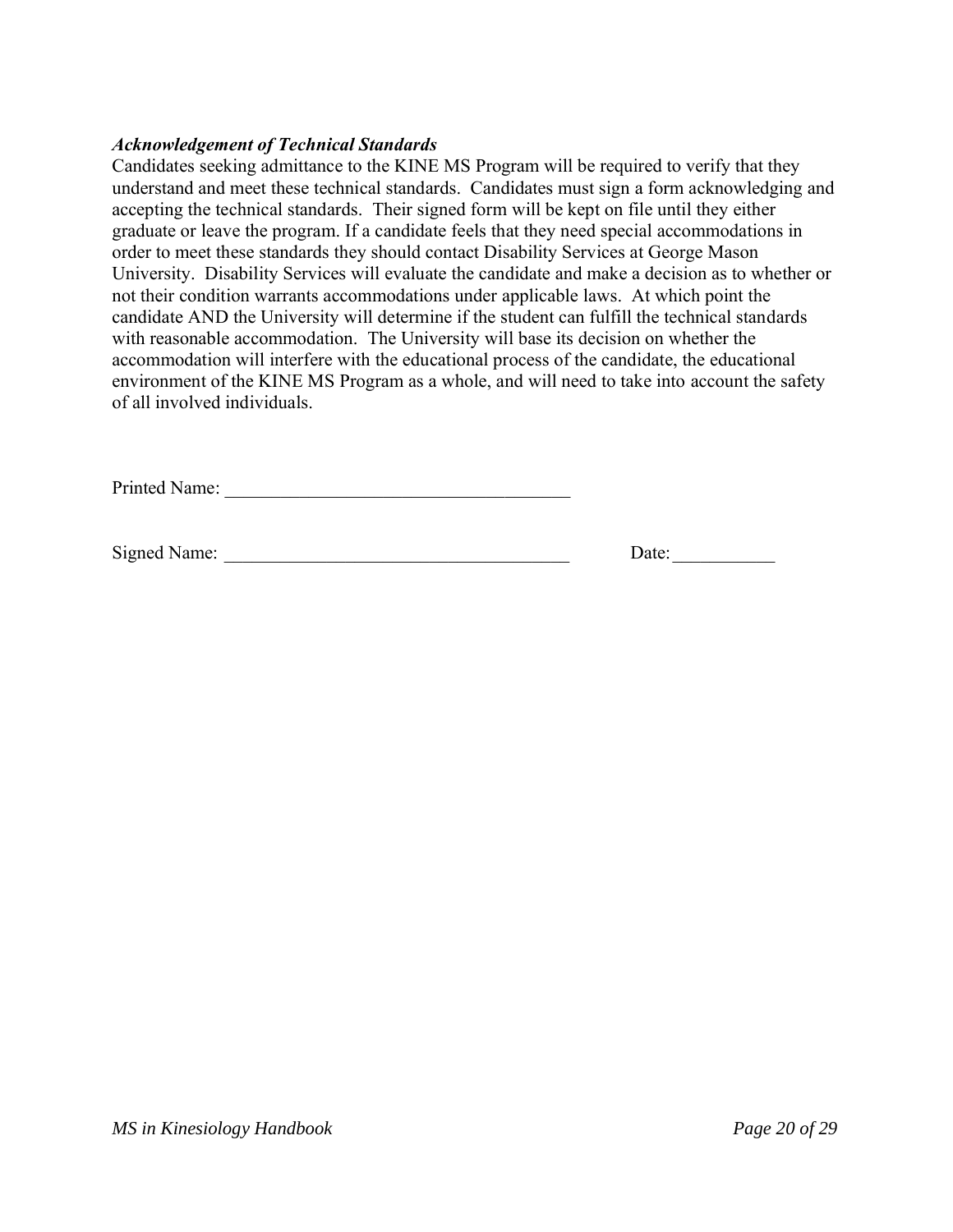# <span id="page-22-0"></span>**29. Appendix B: Template Plans Of Study**

#### Full-time Student

| <b>First Year</b>                |         |                                    |         |  |
|----------------------------------|---------|------------------------------------|---------|--|
| <b>Fall semester</b>             | credits | <b>Spring semester</b>             | credits |  |
| KINE 600: Scientific Foundations | 3       | KINE 602: Movement and             | 3       |  |
| of Kinesiology                   |         | <b>Fitness Assessment</b>          |         |  |
| KINE 601: Advanced Exercise      | 3       | KINE 615: Advanced                 | 3       |  |
| Physiology                       |         | <b>Technology to Measure Human</b> |         |  |
|                                  |         | Movement                           |         |  |
| KINE 603: Applied Biomechanics   | 3       | KINE 605: Research Methods in      | 3       |  |
|                                  |         | Kinesiology                        |         |  |
| Subtotal                         | Q       | Subtotal                           | 9       |  |
|                                  |         |                                    |         |  |

#### **Total First Year: 18 credit hours**

| <b>Second Year</b>          |         |                             |         |
|-----------------------------|---------|-----------------------------|---------|
| <b>Fall semester</b>        | credits | <b>Spring semester</b>      | credits |
| KINE 501: Independent Study |         | Elective                    | 3       |
| Elective                    |         | Elective                    | 3       |
| Elective                    |         | <b>KINE 798 OR KINE 799</b> |         |
| Subtotal                    | Q       | Subtotal                    |         |

# **Total Second Year: 18 credit hours**

# **Total Degree Program: 36 credit hours**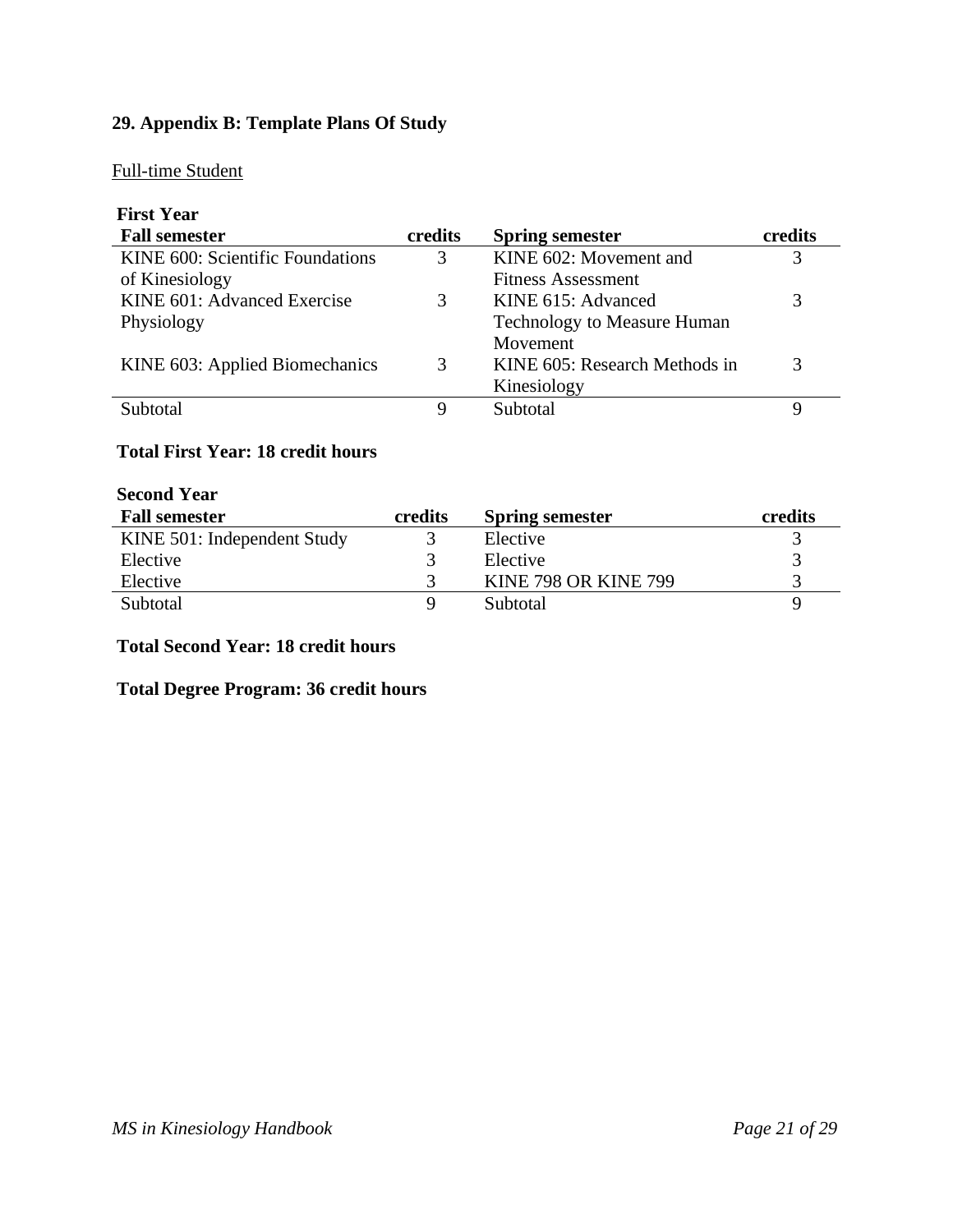# <span id="page-23-0"></span>**30. Appendix C: Directed Inquiry Student Progress Form**

| Directed Inquiry Student Progress Form                                                                                                                                                                                                                                                                                                                                                                                                                                                                                                                                                                                                                                                                                                                                                                                                                                                                                                                                         |                                                       |      |  |  |
|--------------------------------------------------------------------------------------------------------------------------------------------------------------------------------------------------------------------------------------------------------------------------------------------------------------------------------------------------------------------------------------------------------------------------------------------------------------------------------------------------------------------------------------------------------------------------------------------------------------------------------------------------------------------------------------------------------------------------------------------------------------------------------------------------------------------------------------------------------------------------------------------------------------------------------------------------------------------------------|-------------------------------------------------------|------|--|--|
| <b>Student Name:</b>                                                                                                                                                                                                                                                                                                                                                                                                                                                                                                                                                                                                                                                                                                                                                                                                                                                                                                                                                           |                                                       |      |  |  |
| This completed document with appropriate signatures and dates must be submitted to the MS in Kinesiology<br>Academic Program Coordinator (APC) before student can schedule their final capstone course presentation.<br>Students must keep an electronic record of this form from the time they start to the program until they graduate.<br>Students are responsible for (1) working with advisors, instructors and faculty mentors to establish due dates for<br>all requirements, (2) scheduling all meetings, (3) proceeding in a timely manner to complete the program<br>requirements, and (4) continually seeking advice and assistance to complete program requirements. When a<br>question arises students should seek the answer in the following order: 1) program handbook, 2) George Mason<br>University student handbook, and then 3) program director or faculty mentor.<br>By signing below, I acknowledge that I have read and understand these requirements: |                                                       |      |  |  |
| <b>Student Signature</b>                                                                                                                                                                                                                                                                                                                                                                                                                                                                                                                                                                                                                                                                                                                                                                                                                                                                                                                                                       |                                                       | Date |  |  |
|                                                                                                                                                                                                                                                                                                                                                                                                                                                                                                                                                                                                                                                                                                                                                                                                                                                                                                                                                                                | <b>Capstone Committee</b>                             |      |  |  |
| I agree to serve as the student's capstone committee chair:                                                                                                                                                                                                                                                                                                                                                                                                                                                                                                                                                                                                                                                                                                                                                                                                                                                                                                                    |                                                       |      |  |  |
| Directed Inquiry Committee Chair Name                                                                                                                                                                                                                                                                                                                                                                                                                                                                                                                                                                                                                                                                                                                                                                                                                                                                                                                                          | Signature                                             | Date |  |  |
|                                                                                                                                                                                                                                                                                                                                                                                                                                                                                                                                                                                                                                                                                                                                                                                                                                                                                                                                                                                | I agree to serve as the student's capstone committee: |      |  |  |
| <b>Committee Member Name</b>                                                                                                                                                                                                                                                                                                                                                                                                                                                                                                                                                                                                                                                                                                                                                                                                                                                                                                                                                   | Signature                                             | Date |  |  |
| I agree to serve as the student's capstone committee:                                                                                                                                                                                                                                                                                                                                                                                                                                                                                                                                                                                                                                                                                                                                                                                                                                                                                                                          |                                                       |      |  |  |
| Committee Member Name (if applicable)                                                                                                                                                                                                                                                                                                                                                                                                                                                                                                                                                                                                                                                                                                                                                                                                                                                                                                                                          | Signature                                             | Date |  |  |
| The committee is approved:                                                                                                                                                                                                                                                                                                                                                                                                                                                                                                                                                                                                                                                                                                                                                                                                                                                                                                                                                     |                                                       |      |  |  |
| MS in Kinesiology Program Director Name                                                                                                                                                                                                                                                                                                                                                                                                                                                                                                                                                                                                                                                                                                                                                                                                                                                                                                                                        | Signature                                             | Date |  |  |
| *See program handbook for committee member requirements                                                                                                                                                                                                                                                                                                                                                                                                                                                                                                                                                                                                                                                                                                                                                                                                                                                                                                                        |                                                       |      |  |  |
| Requirement*                                                                                                                                                                                                                                                                                                                                                                                                                                                                                                                                                                                                                                                                                                                                                                                                                                                                                                                                                                   | Directed Inquiry Chair Initials                       | Date |  |  |
| Identify a capstone committee faculty chair                                                                                                                                                                                                                                                                                                                                                                                                                                                                                                                                                                                                                                                                                                                                                                                                                                                                                                                                    |                                                       |      |  |  |
| Enrolled in KINE 501                                                                                                                                                                                                                                                                                                                                                                                                                                                                                                                                                                                                                                                                                                                                                                                                                                                                                                                                                           |                                                       |      |  |  |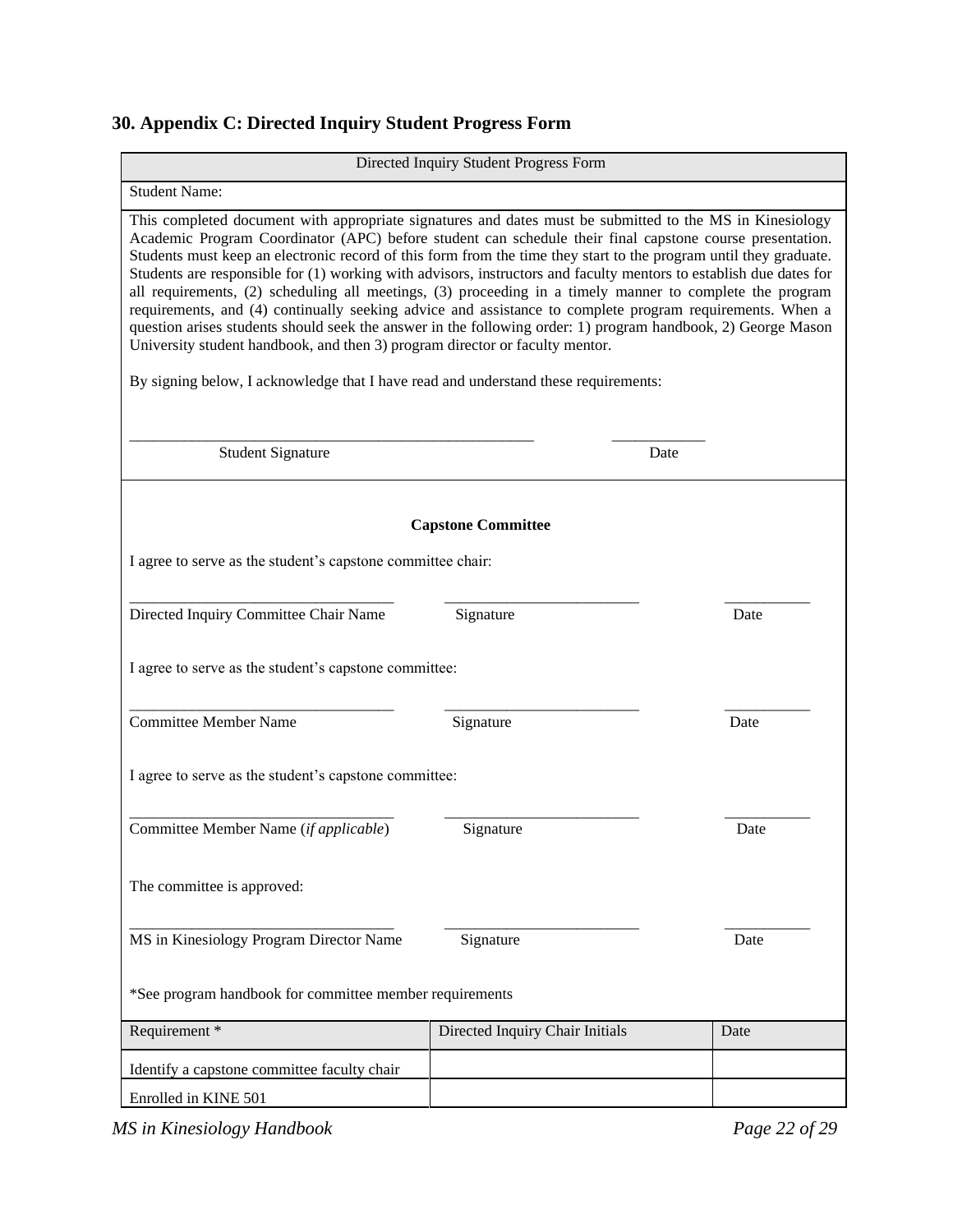| Established a capstone committee                                                                                                                                            |  |      |  |  |
|-----------------------------------------------------------------------------------------------------------------------------------------------------------------------------|--|------|--|--|
|                                                                                                                                                                             |  |      |  |  |
| Capstone course proposal approved<br>Obtained necessary permissions (IRB,<br>identified on- or off-campus location, etc.) for<br>directed inquiry experience (if necessary) |  |      |  |  |
| Enrolled in KINE 798                                                                                                                                                        |  |      |  |  |
| Activated intent to graduate in final semester<br>Audited degree in degreeworks to ensure<br>degree requirements met                                                        |  |      |  |  |
| Submitted final paper KINE 798                                                                                                                                              |  |      |  |  |
| Passed final presentation for KINE 798<br>Submit all data files associated with KINE                                                                                        |  |      |  |  |
| 798 (data, Zotero files, manuscript drafts, etc.)                                                                                                                           |  |      |  |  |
| Completed program exit survey                                                                                                                                               |  |      |  |  |
| Graduated!                                                                                                                                                                  |  |      |  |  |
| The student has successfully completed all directed inquiry requirements.                                                                                                   |  |      |  |  |
| Committee Chair Signature                                                                                                                                                   |  | Date |  |  |
| Committee Member Signature                                                                                                                                                  |  | Date |  |  |
| Committee Member Signature (if applicable)                                                                                                                                  |  | Date |  |  |
| MS in Kinesiology Program Director Signature                                                                                                                                |  | Date |  |  |

\* See program handbook for details of directed inquiry requirements

# **Course Requirements – 12 courses / 36 credits**

| Core Course                                             | Semester / Year | Grade |
|---------------------------------------------------------|-----------------|-------|
| KINE 600: Scientific Foundations of Kinesiology         |                 |       |
| KINE 601: Advanced Exercise Physiology                  |                 |       |
| KINE 603: Applied Biomechanics                          |                 |       |
| KINE 615: Advanced Technology to Measure Human Movement |                 |       |
| KINE 605: Research Methods in Kinesiology               |                 |       |
| KINE 602: Movement and Fitness Assessment               |                 |       |
| KINE 501: Independent Study                             |                 |       |
| KINE 798: Directed Inquiry                              |                 |       |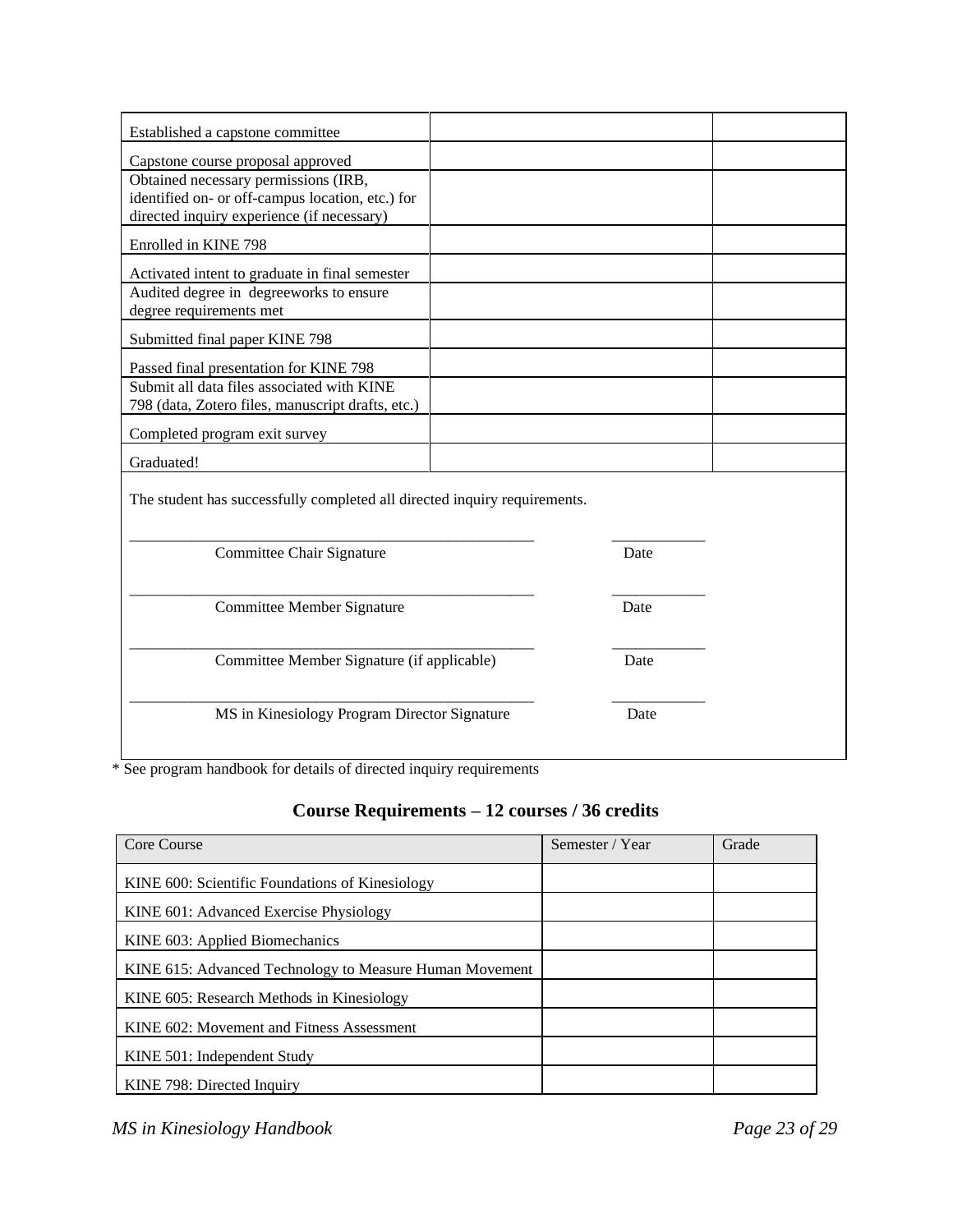| Elective 1 |  |
|------------|--|
| Elective 2 |  |
| Elective 3 |  |
| Elective 4 |  |

\*See program handbook for grade requirements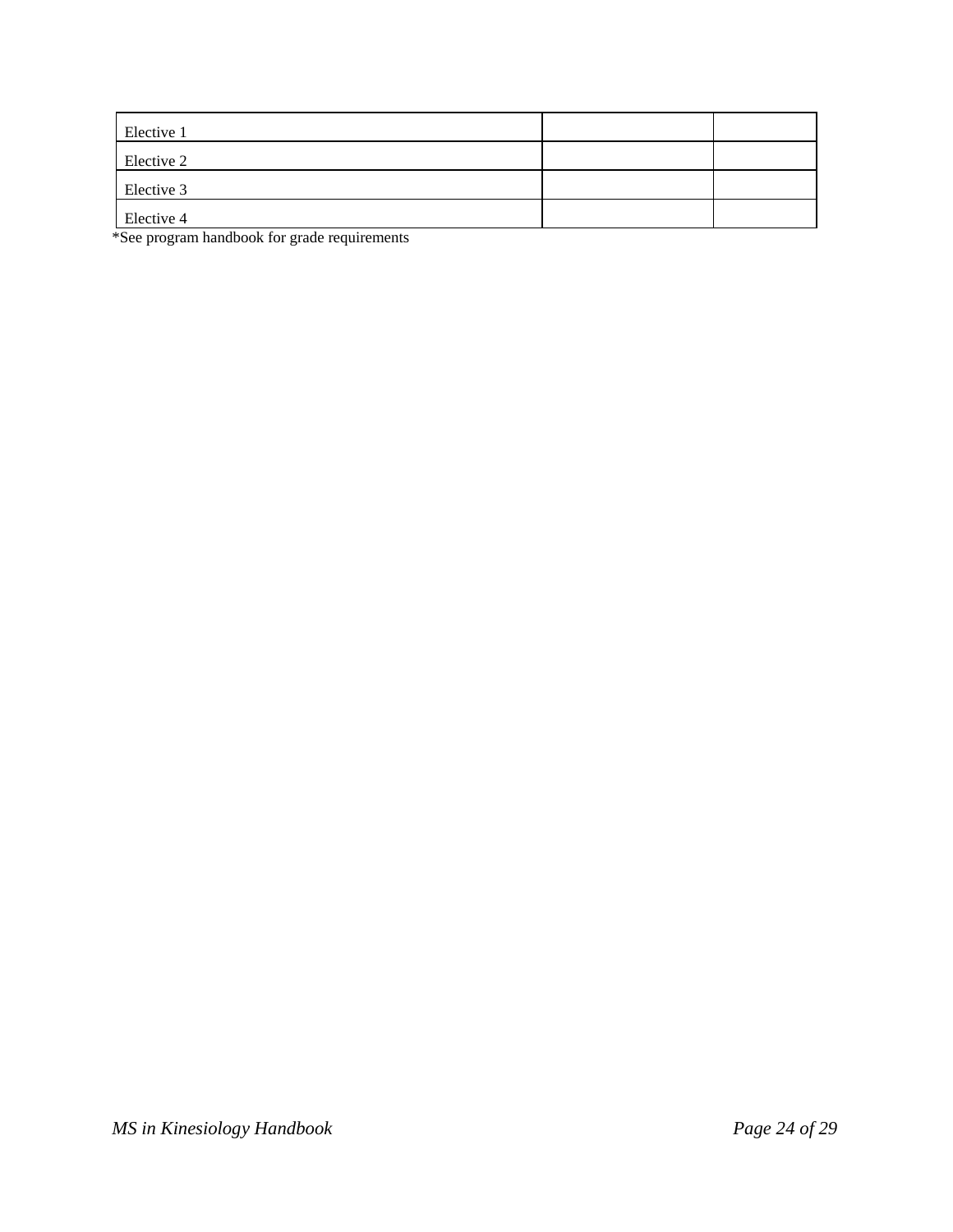# <span id="page-26-0"></span>**31. Appendix D: Directed Inquiry Proposal Form**

#### **Directed Inquiry (KINE 798) Proposal Form**

To be acceptable, the Directed Inquiry must:

- Be clearly in the Kinesiology field and address a need or an important issue as derived from the testimony of experts, analysis of research, projection of trends, and other accepted sources;
- Demonstrate the ability to apply knowledge, skill and ability acquired in coursework to address a Kinesiology issue in a professional or research setting;
- Emphasize an evidence-based approach to address a Kinesiology related issue;
- Prepare the student for a specific career in the field of Kinesiology.
- Approved by a committee chaired by a primarily affiliated MS in Kinesiology faculty member.

Student will submit a 1 page summary of capstone course experience agreed upon by the capstone course committee and MS in Kinesiology program director following a formal presentation to the committee. This document should include changes recommended by committee and accurately reflected the agreed upon KINE 798 experience.

#### **Directed Inquiry Proposal Process**

The process is as follows:

- 1. Student works with faculty mentor during KINE 501 to develop proposal and form a committee.
- 2. Student presents a proposal to the committee.
- 3. Following the proposal the committee either approves as is or requires changes (page 2)
- 4. Student submits a final written proposal to the committee by email and cc's the program director (page 3)
- 5. The program direct then reviews and either approves or requires changes.
- 6. A final directed inquiry form is kept on file with the program director.
- 7. Once approved the student may enroll in KINE 798.

#### **Components of Directed Inquiry Proposal (Oral and Written)**

Submit an updated resume to the committee.

State your career goals and necessary knowledge, skills and abilities needed for this career.

Describe your proposed directed inquiry experience then address the following 3 questions:

- 1. How will you apply knowledge, skill and abilities obtained in prior coursework to you directed inquiry?
- 2. How will you demonstrate evidence-based practice?

#### *MS in Kinesiology Handbook Page 25 of 29*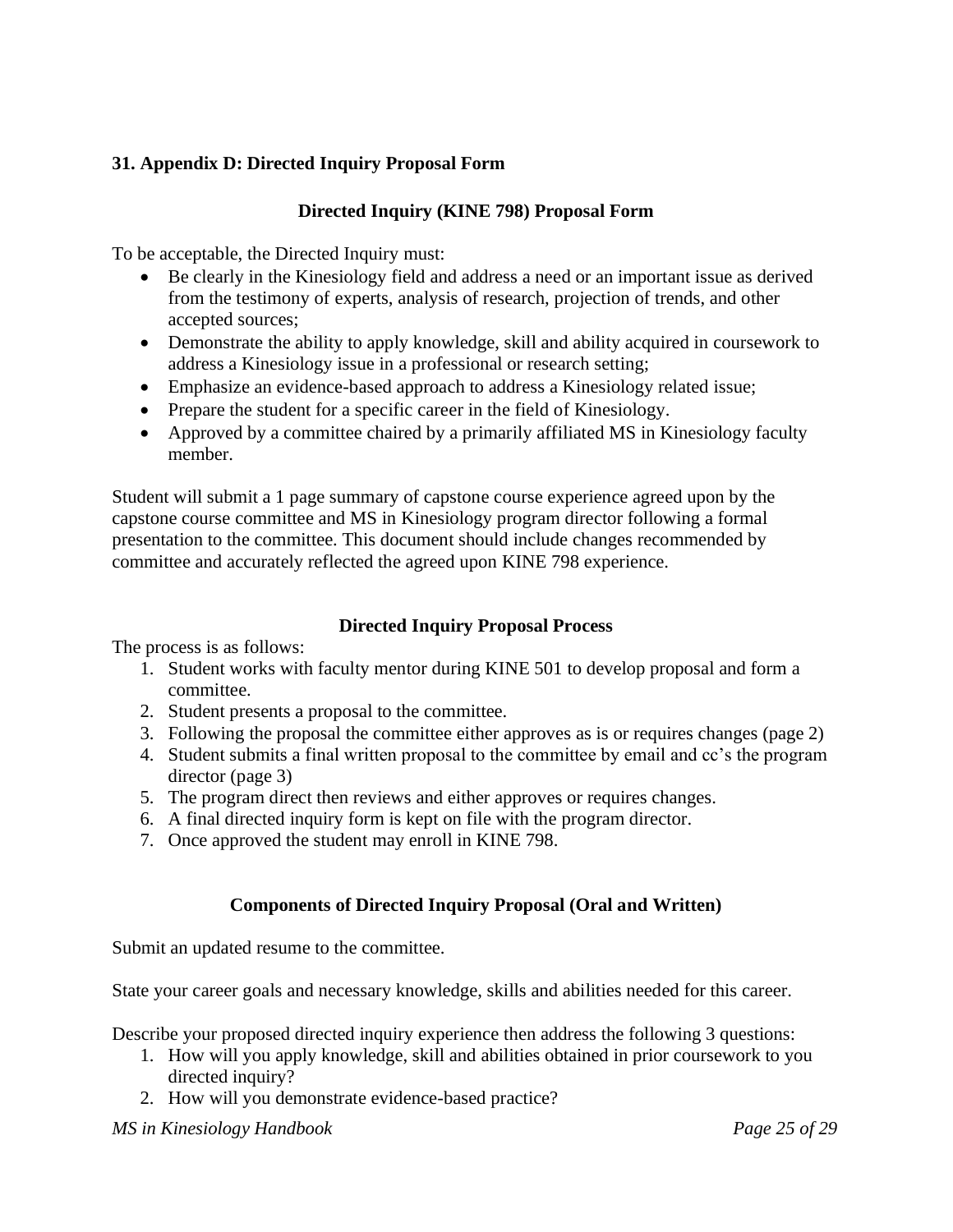3. How will the directed inquiry support your future career goals?

\*All students will be required to submit a final paper and make a final presentation to fulfill KINE 798 requirements. This does not need to be described in the proposal.

#### **Oral Directed Inquiry Proposal Presentation**

#### **Checklist (all must be met for proposal to be satisfactory):**

- Be clearly in the Kinesiology field and address a need or important issue as derived from the testimony of experts, analysis of research, projection of trends, and other accepted sources.
- Demonstrate the ability to apply knowledge, skill and ability acquired in coursework to address a Kinesiology issue in a professional or research setting.
- Emphasize an evidence-based approach to address a Kinesiology related issue.
- Prepare the student for a specific career in the field of Kinesiology.
- Submit a professionally formatted resume.

The student has satisfactory orally presented a directed inquiry proposal

| Directed inquiry Committee Chair Name | Signature | Date |
|---------------------------------------|-----------|------|
| Committee Member Name                 | Signature | Date |
| Committee Member Name (If applicable) | Signature | Date |